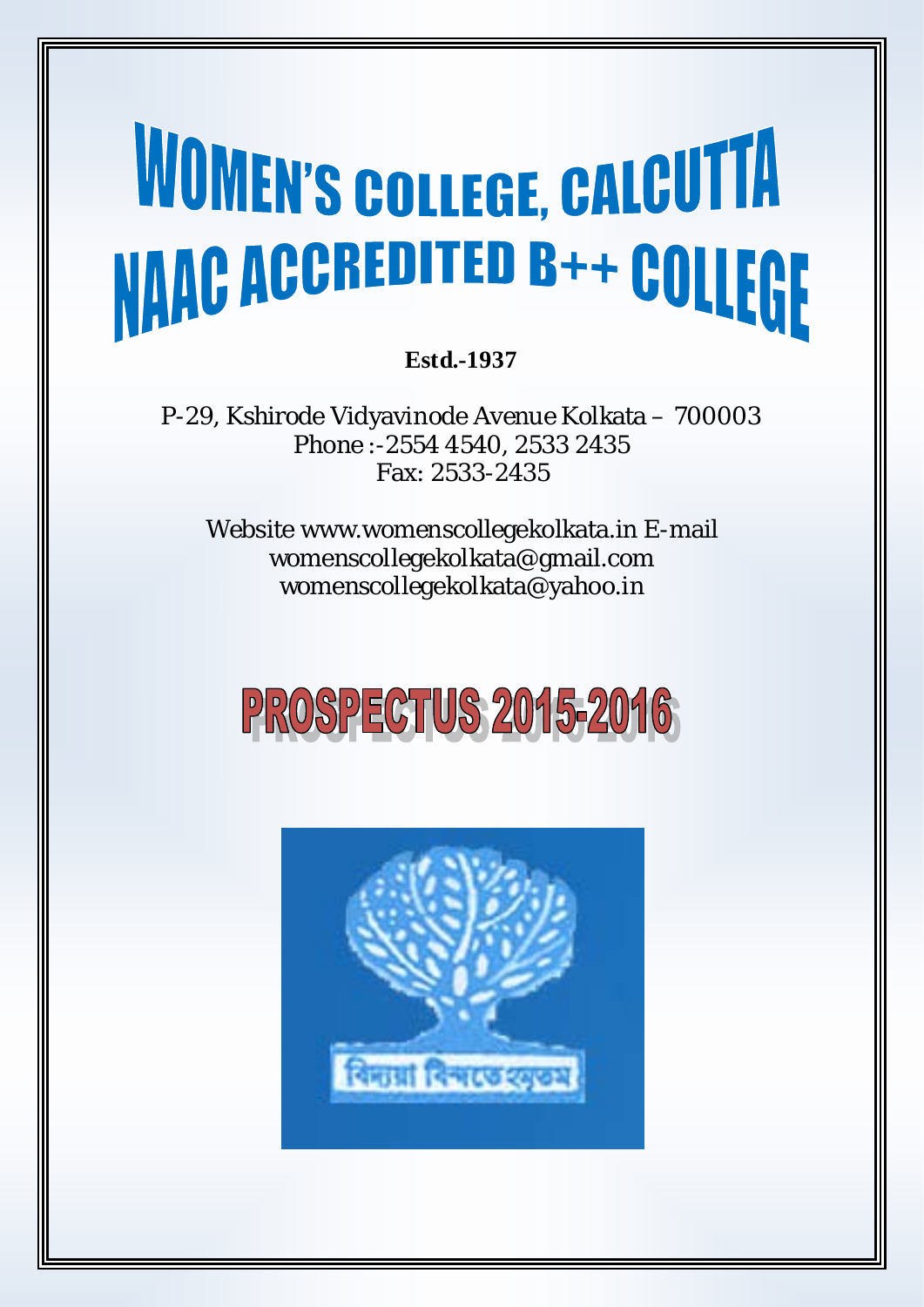# *Brief History of the College*

Women's College, Calcutta was founded on 2nd July. 1937, by a group of devoted scholars under the guidance of Dr.D.L.De with a view to advancing the cause of higher education among women. The college got affiliation to C.U. on 27th April,1940. DR. D.L. De was the Principal and Secretary of the college till his death in March 1959.

The college shifted from 204,Cornwallis Street,Kolkata-6 to the present premises at P-29, Kshirode Vidyavinode Avenue, Kolkata-700003 in 1982 at the initiative of the then Principal, Smt. Hena Maitra. The college has been accredited as a B++ grade college by NAAC (National Assessment & Accreditation Council), Bangalore, in the year 2007.

# *Aims and Objectives of the College*

- 1. To impart institutionalized courses of education.
- 2. To provide students with vocatioonal and job-oriented courses like Basic Computer Training and other courses.
- 3. To provide campus placement through different career development courses.
- 4. To develop the socio-cultural aspects of the personality of the students through various programmers viz. Cultural Competitions, Annual Sports, College Social, Students Seminar and Club activities.
- 5. Todevelop personal and humanitarian consciousness which would help to draw out the best of their inherent abilities.
- 6. Togroom the students residing mainly in and around North Kolkata and its suburbs, Hooghly, Howrah and North 24 Parganas in all round actvities.
- 7. To encourage activites through several workshops and seminars related to women empowerrment.

### *ADMISSION*

Norms : As per C.U. Regulations

A candidate taking up Honours must have obtained:

- A minimum of 50 % marks in the aggregate with 45% marks in the Subject or related subjects at the previous qualifying examination in which that subject is included, or
- 55% marks in the subject or related subjects at the previous qualifying examination, or
- 50% marks in aggregate when the candidate takes up Honours in the subject not included in his/her previous qualifying examination provided all other clauses are satisfied.
- However admissions will be made strictly on merit basis.
- Candidates belonging to the Scheduled Caste or Scheduled Tribe Community taking up Honours, must have obtained a minimum of 40% marks in the aggregate or 40% marks in the subject or related subject at the previous qualifying examination.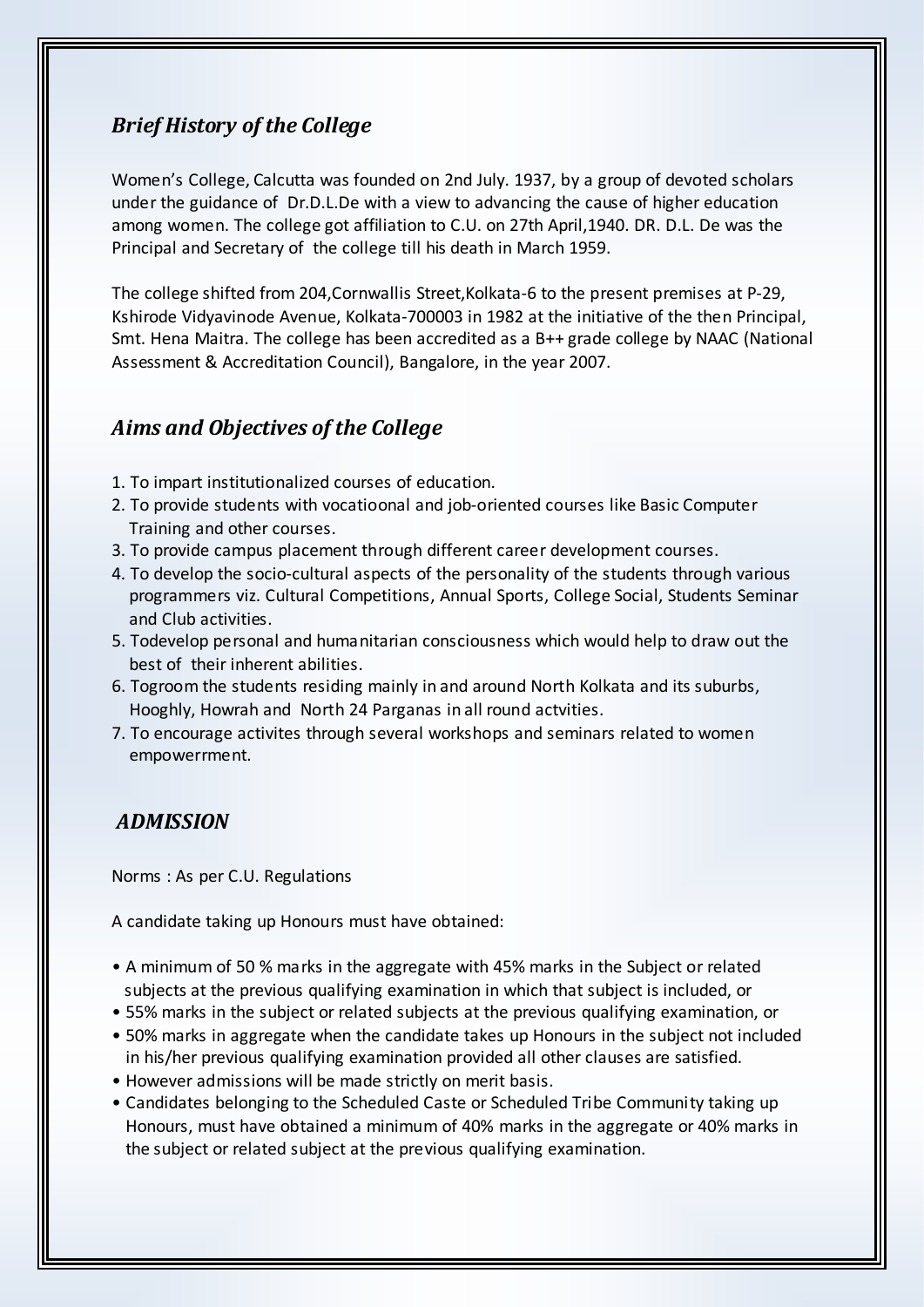A Candidate shall be allowed to take up the subject(s) under heading A if she has passed the subject(s) under heading B at the previous qualifying examination.

| SI. No.<br>$\mathbf{1}$ . | А<br>Education                              | SI. No.<br>1.  | В<br>Psychology / Philosophy / Mathematics /<br>Sociology / Economics / Political Science<br>/ History |
|---------------------------|---------------------------------------------|----------------|--------------------------------------------------------------------------------------------------------|
| 2.                        | Economics                                   | 2.             | Mathematics / Business Mathematics                                                                     |
| 3.<br>4.<br>5.            | Food & Nutrition<br>Philosophy<br>Sociology | 3.<br>4.<br>5. | Chemistry<br>Psychology<br>Psychology / Political Science                                              |

For Economics General either Economics or Mathematics at +2 level is required.

### *Documents Required for Admission*

- (i) Original marksheet and admit card of H.S./ other equivalent examinations with photo copy.
- (ii) School-leaving certificate.
- (iii) Passport-size photograph (2 copies).
- (iv) Age-proof certificate or admit card of Madhyamik or equivalent examinations.
- (v) Original marksheet and admit card of Madhyamik/other equivalent examinations.

N.B. The students must collect the syllabus for each subject and academic calendar against cash payment at the time of admission.

# *Subjects offered :*

Humanities: Bengali, English, Sanskrit, Hindi, History, Political Science, Philosophy, Sociology, Education, Music, Journalism & Mass Communication.

Science : Economics, Psychology, Geography, Chemistry, Mathematics.

Home Science : Food & Nutrition.

#### **Honours Subjects :**

Humanities: Bengali, English, Sanskrit, Hindi, Pol. Science, Philosophy, History, Education, Sociology, Journalism & Mass Communication.

Science : Geography, Psychology, Economics.

Home Science : Food & Nutrition.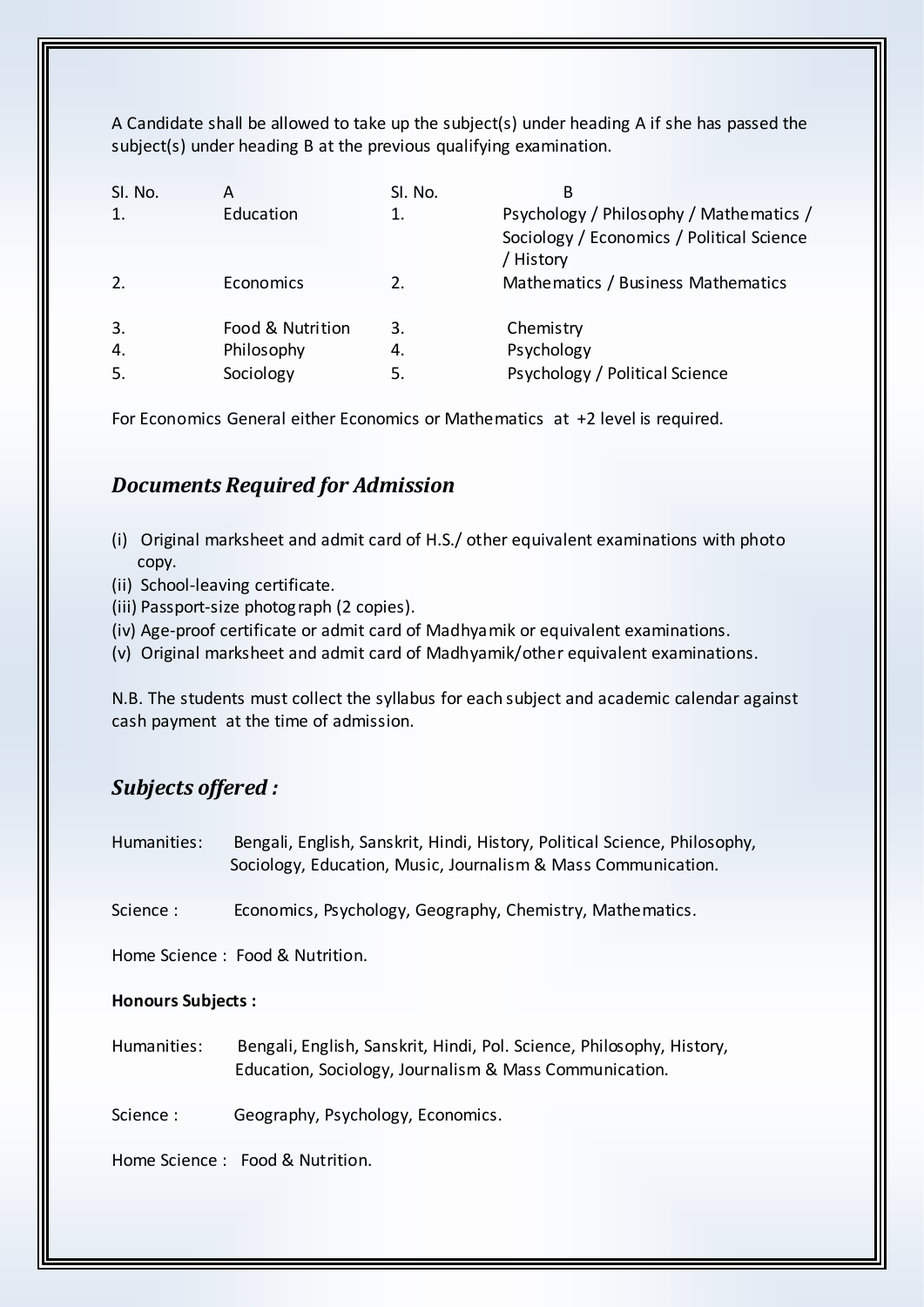As per C.U. Circular:

- A candidate taking up Honours in B. A. Degree Course shall study----
- i) Honours in any one subject of the Humanities Division and any other two subjects in the General Courses taking at least one from the Humanities division.
- ii) However, that other things remaining the same, a candidate may take up Honours course in the B.A. in the following subjects without taking any other subject from the Division of Science / Home Science in the General Course.
- a) Mathematics, b) Geography, c) Anthropology, d) Psychology, e) Economics, f) Statistics.
- A candidate taking up General Course of study for the B.A. Degree shall study----
- i) Any three subjects from the Humanities Division. Or
- ii) Any two subjectsfrom theHumanities Division and any one from the Science Division/Home Science Division.

A Candidate taking up Honours Courses for B.Sc. Degree shall study –

i) Honours in any one subject from the Division of Science / Home Science Division and any other two subjects in General Course taking at least one from the Science / Home Science Division.

• A candidate taking up General course for the B.Sc. Degree shall Study-----

i) Any three subjects from the Science Division / Home Science Division.

Or

ii)Any two subjects from the Science Division and any one subject from theHumanities Division.

Or

iii) Any two subjects from the Home Science Division and one subject from the Humanities Division.

#### **COURSES OFFERED (2015-2016)**

For Each Honours Course 2 ( two ) General Subjects have to be taken as subject combination. For Each General Course 3 (three) Subjects have to be taken , as subject combination .

Two Compulsory languages ( i) ENGLISH (ii) BENGALI / ALTERNATIVE ENGLISH / HINDI

FOR PART-III Environmental Studies is mandatory for all students.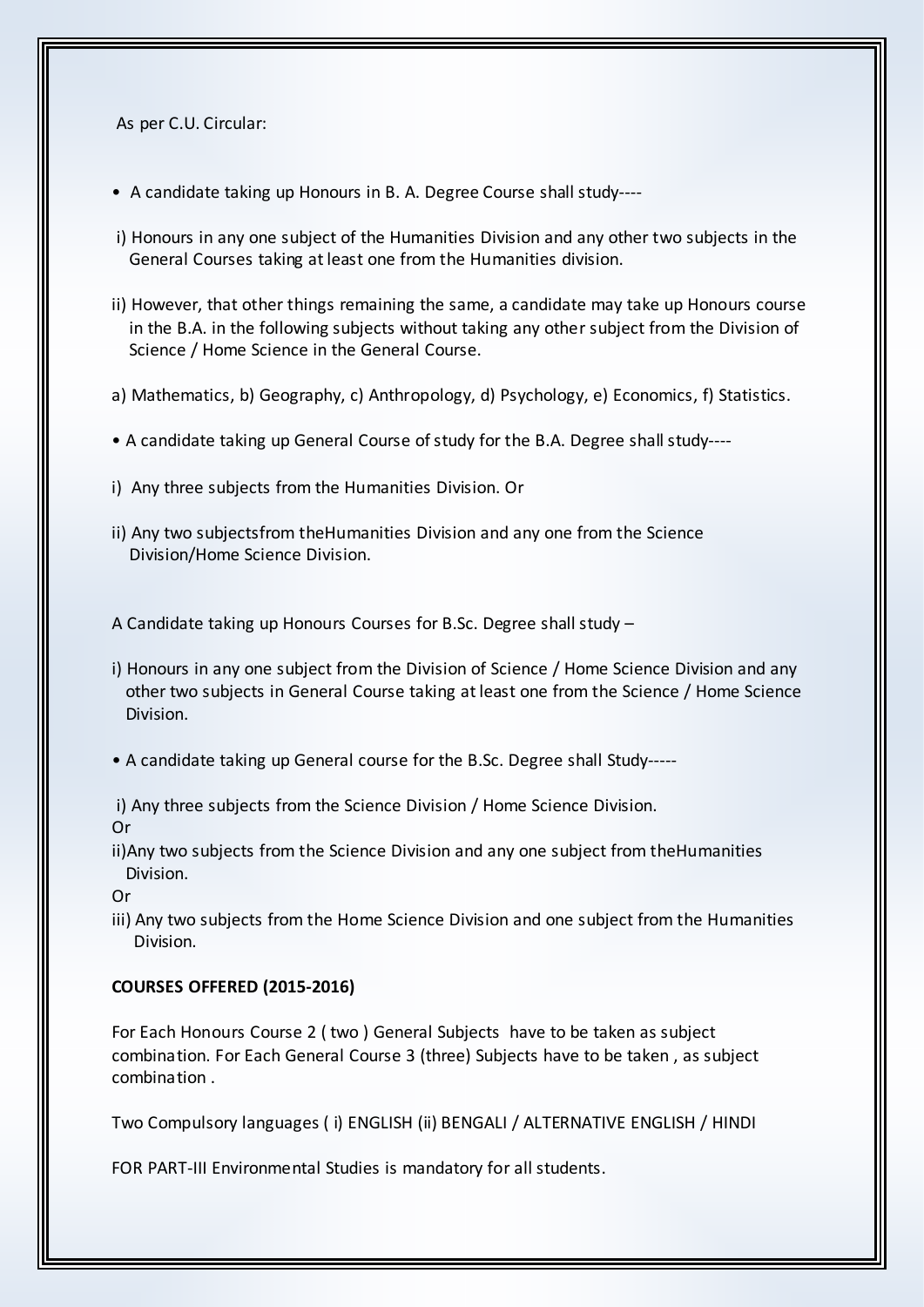### **HUMANITIES HONOURS**

| <b>BENGALI (BNGA)</b><br>1) History (HISG) & Journalism & Mass Com (JORG)<br>2) Philosophy (PHIG) & Music (MUCG) OR Sanskrit(SANG)<br>3) History (HISG) & Sanskrit (SANG) or Music(MUCG)<br>4) History(HISG) & Education(EDCG)<br>5) History(HISG) & Philosophy(PHIG)<br>6) Philosophy (PHIG) & Education (EDCG) | Rs.3691<br>Rs.2991/2491<br>Rs.2491/2991<br>Rs.2491<br>Rs.2491<br>Rs.2491 |
|------------------------------------------------------------------------------------------------------------------------------------------------------------------------------------------------------------------------------------------------------------------------------------------------------------------|--------------------------------------------------------------------------|
| ENGLISH ( ENGA)<br>1) Pol. Science (PLSG) & Journalism & Mas Com (JORG)<br>2) History (HISG) & Philosophy (PHIG)<br>3) Philosophy (PHIG) & Music(MUCG)<br>4) History (HISG) & Economics (ECOG)                                                                                                                   | Rs.3691<br>Rs.2491<br>Rs.2991<br>Rs.2491                                 |
| HINDI (HINA)<br>1) History (HISG) & Philosophy (PHIG)<br>2) History (HISG) & Pol. Sc (PLSG)                                                                                                                                                                                                                      | Rs.2991<br>Rs.2991                                                       |
| SANSKRIT (SANA)<br>1) Education (EDCG) & Philosophy (PHIG)<br>2) History (HISG) & Philosophy (PHIG)<br>3) Bengali (BNGG) & Philosophy (PHIG)<br>4) History (HISG) & Bengali (BNGG)                                                                                                                               | Rs.2491<br>Rs.2491<br>Rs.2491<br>Rs.2491                                 |
| <b>HISTORY (HISA)</b><br>1) Pol.Sc (PLSG) & Philosophy (PHIG)<br>2) Pol.Sc (PLSG) & Journalism & Mas Com (JORG)<br>3) Pol.Sc (PLSG) & Geography (GEOG)<br>4) Pol.Sc (PLSG) & Sociology (SOCG)<br>5) Pol.Sc (PLSG) & Education (EDCG)<br>6) Pol.Sc (PLSG) & Bengali (BNGG)                                        | Rs.2491<br>Rs.3691<br>Rs.2991<br>Rs.2991<br>RS.2491<br>Rs.2491           |
| PHILOSOPHY (PHIA)<br>1) History (HISG) & Sanskrit (SANG)<br>2) History (HISG) & Music (MUCG)<br>3) History (HISG) & Education (EDCG)<br>4) History (HISG) & Bengali (BNGG)                                                                                                                                       | Rs.2491<br>Rs.2991<br>Rs.2491<br>Rs.2491                                 |
| POL. SCIENCE (PLSA)<br>1) History (HISG) & Geography (GEOG)<br>2) History (HISG) & Bengali (BNGG)<br>3) History (HISG) & Journalism & Mas Com (JORG)<br>4) History (HISG) & Philosophy (PHIG)<br>5) Philosophy (PHIG) & Sociology (SOCG)                                                                         | Rs.2991<br>Rs.2491<br>Rs.3691<br>Rs.2491<br>Rs.2991                      |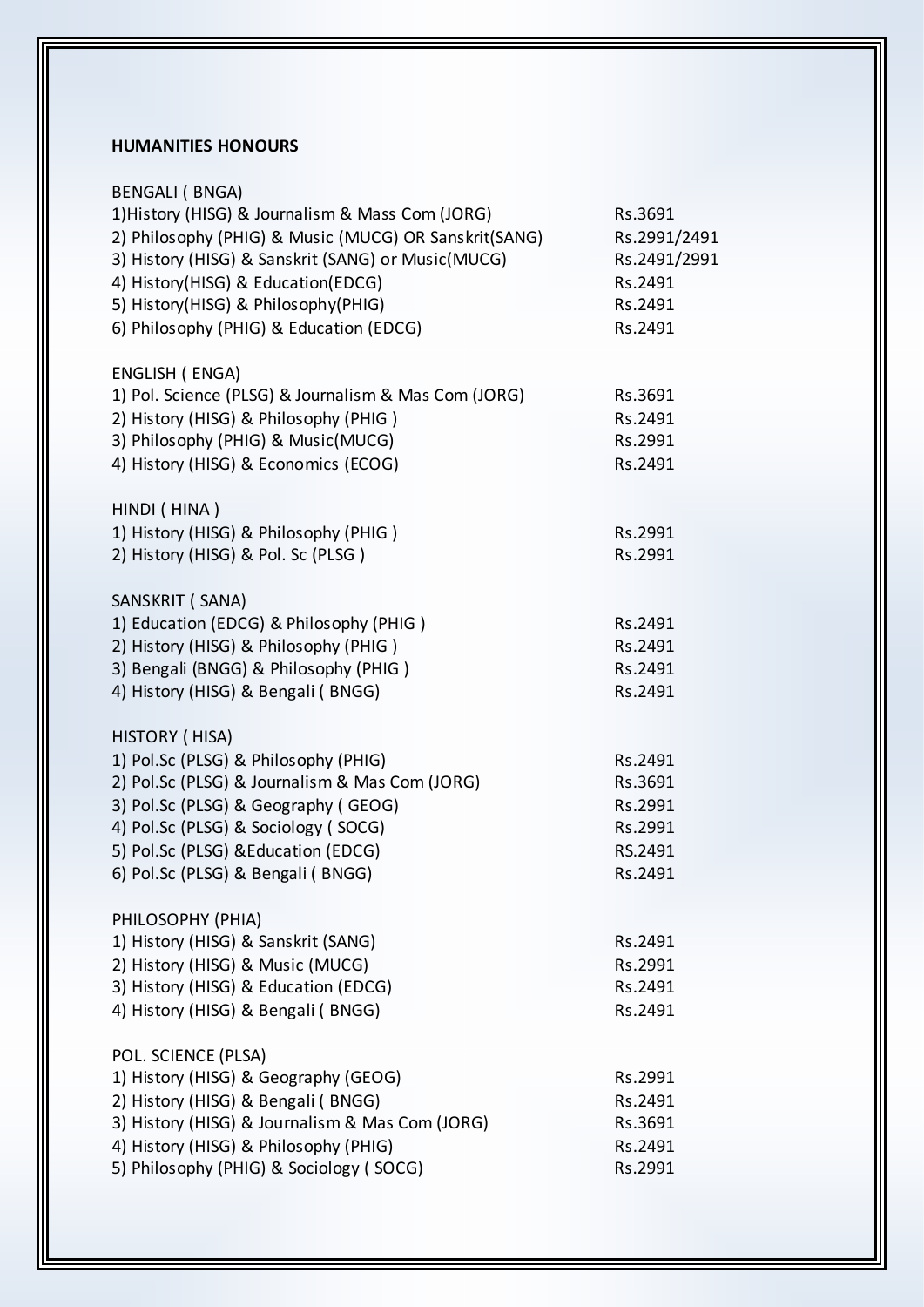| <b>EDUCATION (EDCA)</b><br>1) History (HISG) & Psychology (PSYG)<br>2) History (HISG) & Philosophy (PHIG)<br>3) Sociology (SOCG) & Psychology (PSYG)                                                                     | Rs.2991<br>Rs.2491<br>Rs.3491                       |
|--------------------------------------------------------------------------------------------------------------------------------------------------------------------------------------------------------------------------|-----------------------------------------------------|
| JOURNALISM & MASS COM. (JORA)<br>1) Pol.Sc (PLSG) & English (ENGG)<br>2) Pol.Sc (PLSG) & Sociology (SOCG)<br>3)Pol.Sc (PLSG) & Bengali (BNGG)<br>4) Bengali(BNGG) & Music (MUCG)<br>5) English (ENGG) & Sociology (SOCG) | Rs.8691<br>Rs.9191<br>Rs.8691<br>Rs.9191<br>Rs.9191 |
| <b>GEOGRAPHY (GEOA)</b><br>1) Pol.sc (PLSG) & Sociology (SOCG)<br>2) Pol.sc (PLSG) & English (ENGG)<br>3) Pol.SC (PLSG) & Music (MUCG)                                                                                   | Rs.11191<br>Rs.10691<br>Rs.11191                    |
| SOCIOLOGY (SOCA)<br>1) Education (EDCG) & Economics (ECOG)<br>2) Pol.Sc (PLSG) & Journalism & Mas Com (JORG)<br>3) Education(EDCG) & Music (MUCG)                                                                        | Rs.2991<br>Rs.4191<br>Rs.3491                       |
| PSYCHOLOGY (PSYA)<br>1) Sociology(SOCG) & Education(EDCG)                                                                                                                                                                | Rs.7191                                             |
| <b>SCIENCE HONOURS</b>                                                                                                                                                                                                   |                                                     |
| <b>GEOGRAPHY (GEOA)</b><br>1) Economics (ECOG) & Education (EDOG)<br>2) Economics (ECOG) & Sociology (SOCG)                                                                                                              | Rs.10831<br>Rs.11331                                |
| PSYCHOLOGY (PSYA)<br>1) Education (EDCG) & Economics (ECOG)<br>2) Sociology (SOCG) & Food & Nutrition (FNTG)                                                                                                             | Rs.6831<br>Rs.7831                                  |
| <b>FOOD &amp; NUTRITION (FNTA)</b><br>1) Chemistry (CEMG) & Education (EDCG)<br>2) Chemistry (CEMG) & Psychology (PSYG)                                                                                                  | Rs.10031<br>Rs.10531                                |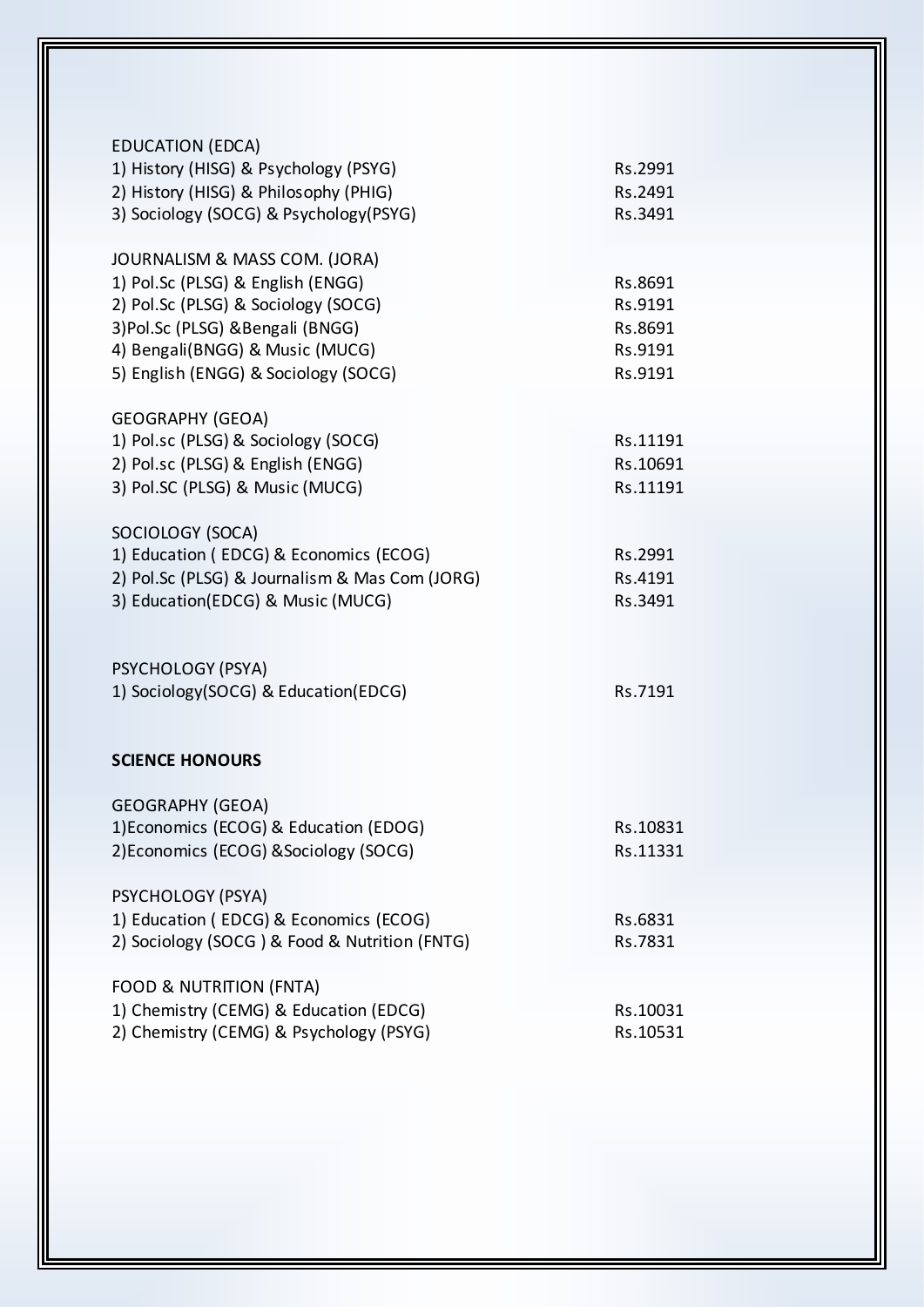#### **B.A/B.Sc GENERAL SUBJECT COMBINATION: SESSION 2015-16**

B.A GENERAL AMOUNT SUBJECTS COMBINATION:

| <b>BNGG; HISG; JORG</b>      | 3591          |
|------------------------------|---------------|
| <b>BNGG; HISG; PHIG</b>      | 2391          |
| <b>BNGG; HISG; MUCG</b>      | 2891          |
| <b>BNGG</b> ; HISG; EDCG     | 2391          |
| ENGG; PLSG; JORG             | 3591          |
| ENGG; HISG; PHIG             | 2391          |
| HING; HISG; PHIG             | 2891          |
| HING; HISG; PLSG             | 2891          |
| SANG ; EDCG ; PHIG           | 2391          |
| SANG; HISG; PHIG             | 2391          |
| SANG; BNGG; PHIG             | 2391          |
| SANG; BNGG; HISG             | 2391          |
| HISG; PLSG; PHIG             | 2391          |
| HISG; PLSG; JORG             | 3591          |
| HISG; PLSG; GEOG             | 2891          |
| HISG; PLSG; BNGG             | 2391          |
| HISG; PLSG; SOCG             | 2891          |
| HISG; EDCG; PHIG             | 2391          |
| JORG ; PLSG ; BNGG           | 3591          |
| GEOG; PLSG; SOCG             | 2891          |
| PSYG; SOCG; EDCG             | 3391          |
| HISG; PHIG; MUCG             | 2891          |
|                              |               |
| <b>B.Sc GENERAL</b>          | <b>AMOUNT</b> |
| <b>SUBJECTS COMBINATION:</b> |               |
| PSYG; ECOG; EDCG             | 3031          |
|                              |               |

| <b>POIU, ELUU, EULU</b> | <b>JUJI</b> |
|-------------------------|-------------|
| PSYG; FNTG; EDCG        | 3531        |
| GEOG; ECOG; EDCG        | 3031        |
| GEOG ; ECOG ; SOCG      | 3531        |
|                         |             |

#### **SUBJECTS OFFERED FOR ADMISSION TO B.A GENERAL COURSE:**

Students can opt for any three of the following subjects: Either three from Humanities Division or two from Humanities Division and one from Science/HomeScience Division.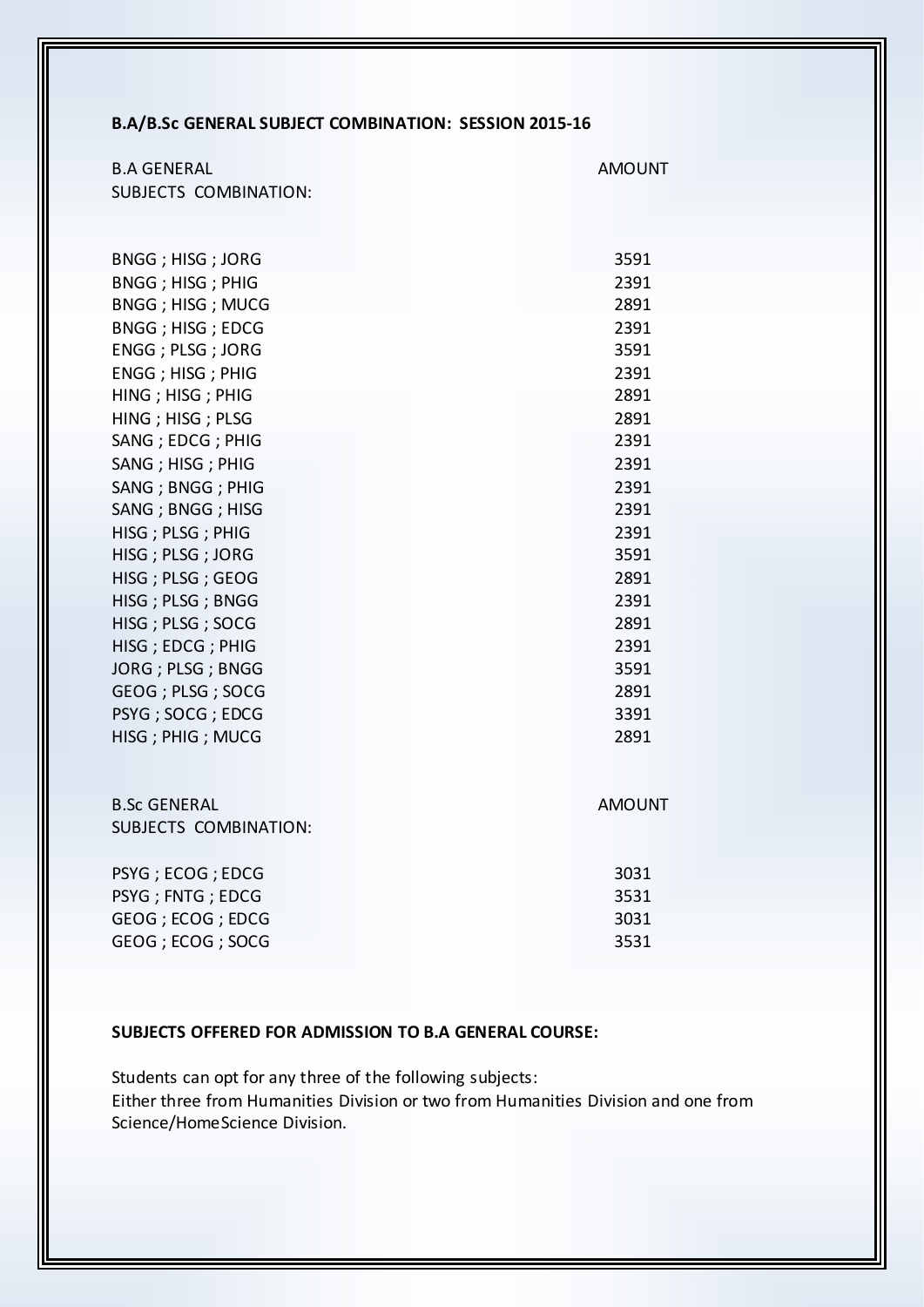#### HUMANITIES/ SCIENCE/ HOME SCIENCE

Bengali / English / Hindi **History** Education Political Science Philosophy/Journalism & Mass Communication Economics/Food&Nutrition Music / Sanskrit / Sociology Psychology / Geography **Chemistry** 

#### COMPULSORY SUBJECTS

| PART I          | English 2. Bengali / Alternative English / Hindi |
|-----------------|--------------------------------------------------|
| <b>PART III</b> | EnvironmentalStudies                             |

#### **SUBJECTS OFFERED FOR ADMISSION TO B.Sc. GENERAL COURSE**

Students can opt for any three of the following subjects:

Either three from Science / Home Science Division or two from Science / Home Science Division and one from Humanities Division.

SCIENCE/HOME SCIENCE/ HUMANITIES

Economics/Food & Nutrition/ Political Science Psychology/Geography/ Philosophy/Journalism & Mass Communication Chemistry /Music / Sanskrit / Sociology

COMPULSORY SUBJECTS

| <b>PARTI</b>   | English 2. Bengali / Alternative English / Hindi |
|----------------|--------------------------------------------------|
| <b>PARTIII</b> | Environmental Studies                            |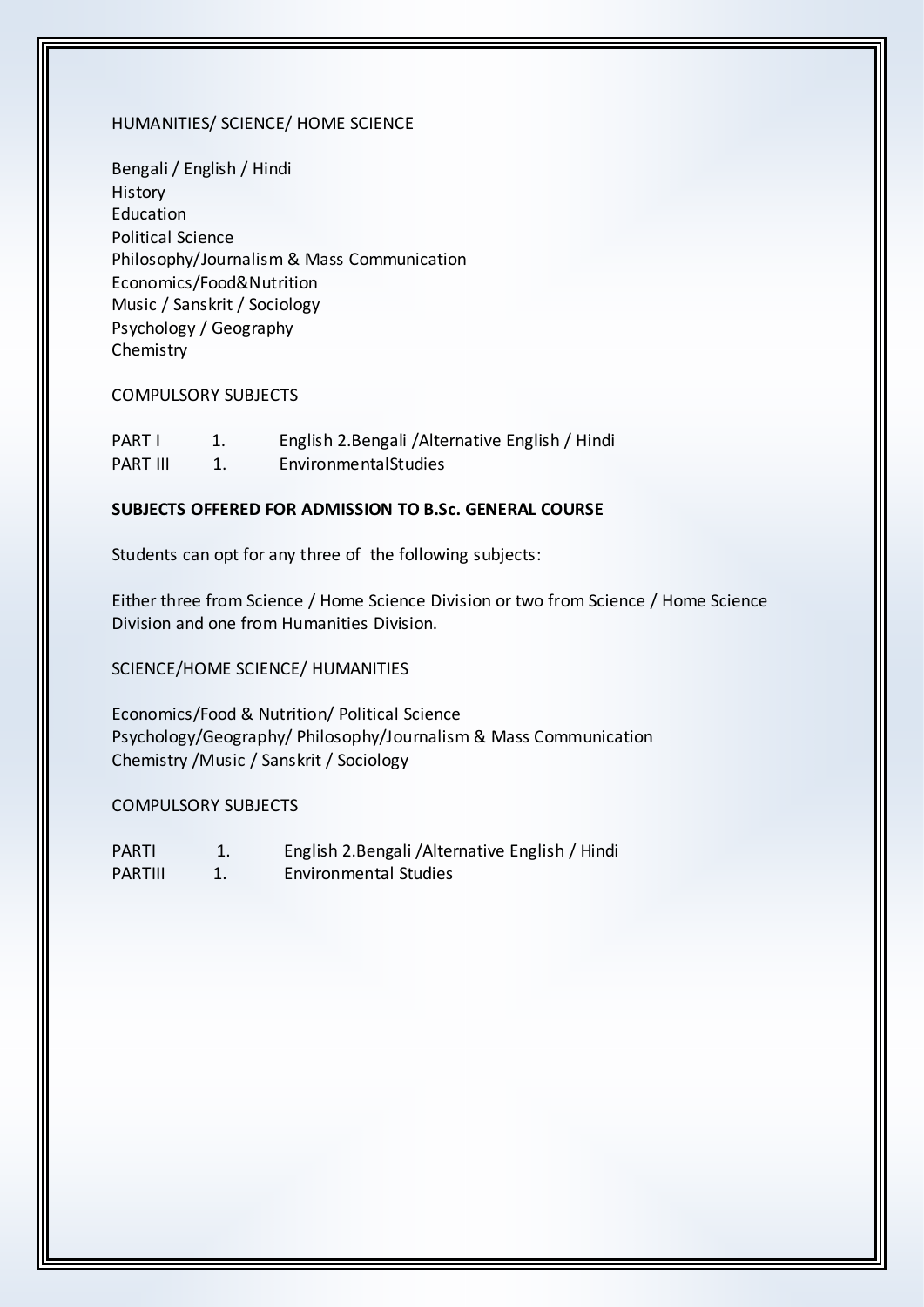THE STRUCTURE AND DISTRIBUTION OF MARKS IN THE 1+1+1 EXAMINATION SYSTEM ARE GIVEN HERE UNDER:

# **B. A. / B. Sc.**

| PART-1.                                                        | Hons.                           | Gen                  |
|----------------------------------------------------------------|---------------------------------|----------------------|
| Honours Subjects<br><b>Elective Subjects</b><br>Language Group | $2x100 = 200$<br>$2x100 = 200$  | 3x100=300            |
| 1. English                                                     | 50                              | 50                   |
| 2. Bengali / Alt. English / Hindi                              | 50                              | 50                   |
| <b>TOTAL MARKS</b>                                             | 500                             | 400                  |
| PART-II                                                        | Hons.                           | Gen                  |
| Honours Subjects<br><b>Elective Subjects</b>                   | $2x100 = 200$<br>$2 x200 = 400$ | $2 \times 300 = 600$ |
| <b>TOTAL MARKS</b>                                             | 600                             | 600                  |
| PART-III<br>Honours Subjects                                   | Hons.<br>4x100=400              | Gen                  |
| <b>Elective Subjects</b>                                       |                                 | 3X100=300            |
| <b>Environmental Studies</b>                                   | 100                             | 100                  |
| <b>TOTAL MARKS</b>                                             | 500                             | 400                  |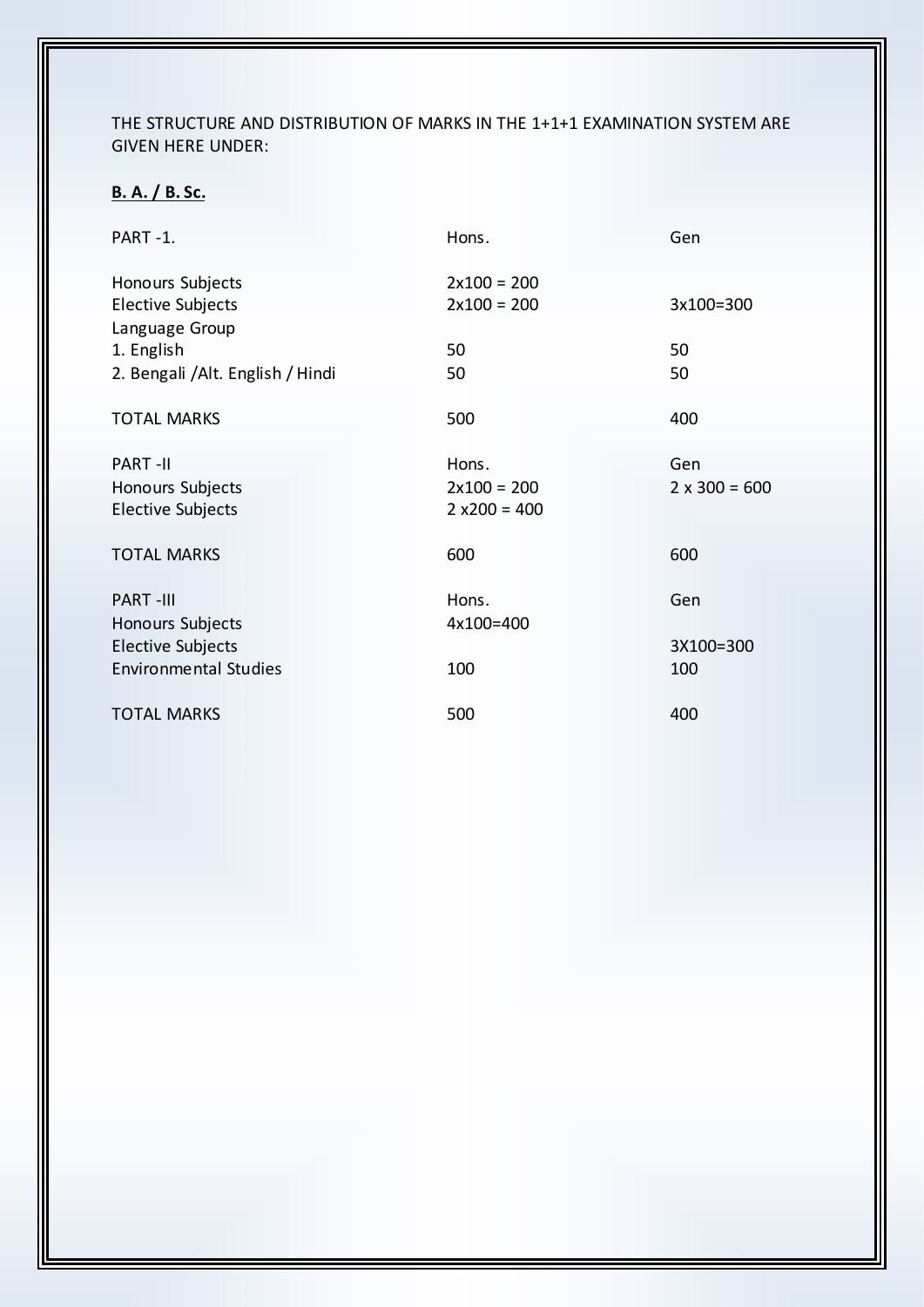# *CODE OF DIFFERENT SUBJECTS*

| Subjects                     | Courses    | Seats | Code        |
|------------------------------|------------|-------|-------------|
| Bengali                      | Honours    | 70    | <b>BNGA</b> |
| Bengali                      | General    |       | <b>BNGG</b> |
| English                      | Honours    | 70    | <b>ENGA</b> |
| English                      | General    |       | <b>ENGG</b> |
| Sanskrit                     | Honours    | 30    | <b>SANA</b> |
| Sanskrit                     | General    |       | SANG        |
| Hindi                        | Honours    | 20    | <b>HINA</b> |
| Hindi                        | General    |       | <b>HING</b> |
| History                      | Honours    | 50    | <b>HISA</b> |
| History                      | General    |       | <b>HISG</b> |
| <b>Political Science</b>     | Honours    | 50    | PLSA.       |
| <b>Political Science</b>     | General    |       | <b>PLSG</b> |
| Philosophy                   | Honours    | 50    | PHIA        |
| Philosophy                   | General    |       | PHIG        |
| Education                    | Honours    | 25    | <b>EDCA</b> |
| Education                    | General    |       | <b>EDCG</b> |
| Geography                    | Honours    | 40    | <b>GEOA</b> |
| Geography                    | General    |       | <b>GEOG</b> |
| Economics                    | Honours    | 15    | <b>ECOA</b> |
| Economics                    | General    |       | <b>ECOG</b> |
| Psychology                   | Honours    | 20    | <b>PSYA</b> |
| Psychology                   | General    |       | <b>PSYG</b> |
| Sociology                    | Honours    | 20    | <b>SOCA</b> |
| Sociology                    | General    |       | SOCG        |
| Food & Nutrition             | Honours    | 30    | <b>FNTA</b> |
| Food & Nutrition             | General    |       | <b>FNTG</b> |
| Music                        | General    |       | <b>MUCG</b> |
| Bengali                      | Compulsory |       | <b>BNGM</b> |
| English                      | Compulsory |       | <b>ENGC</b> |
| Hindi                        | Compulsory |       | <b>HINM</b> |
| Alt. English                 | Compulsory |       | <b>ENGM</b> |
| <b>Environmental Studies</b> | Compulsory |       | <b>ENVS</b> |
| Chemistry                    | General    |       | <b>CEMG</b> |
| <b>Mathematics</b>           | General    |       | <b>MTMG</b> |
| Journalism & Mass            | Honours    | 40    | <b>JORA</b> |
| Journalism & Mass            | General    |       | <b>JORG</b> |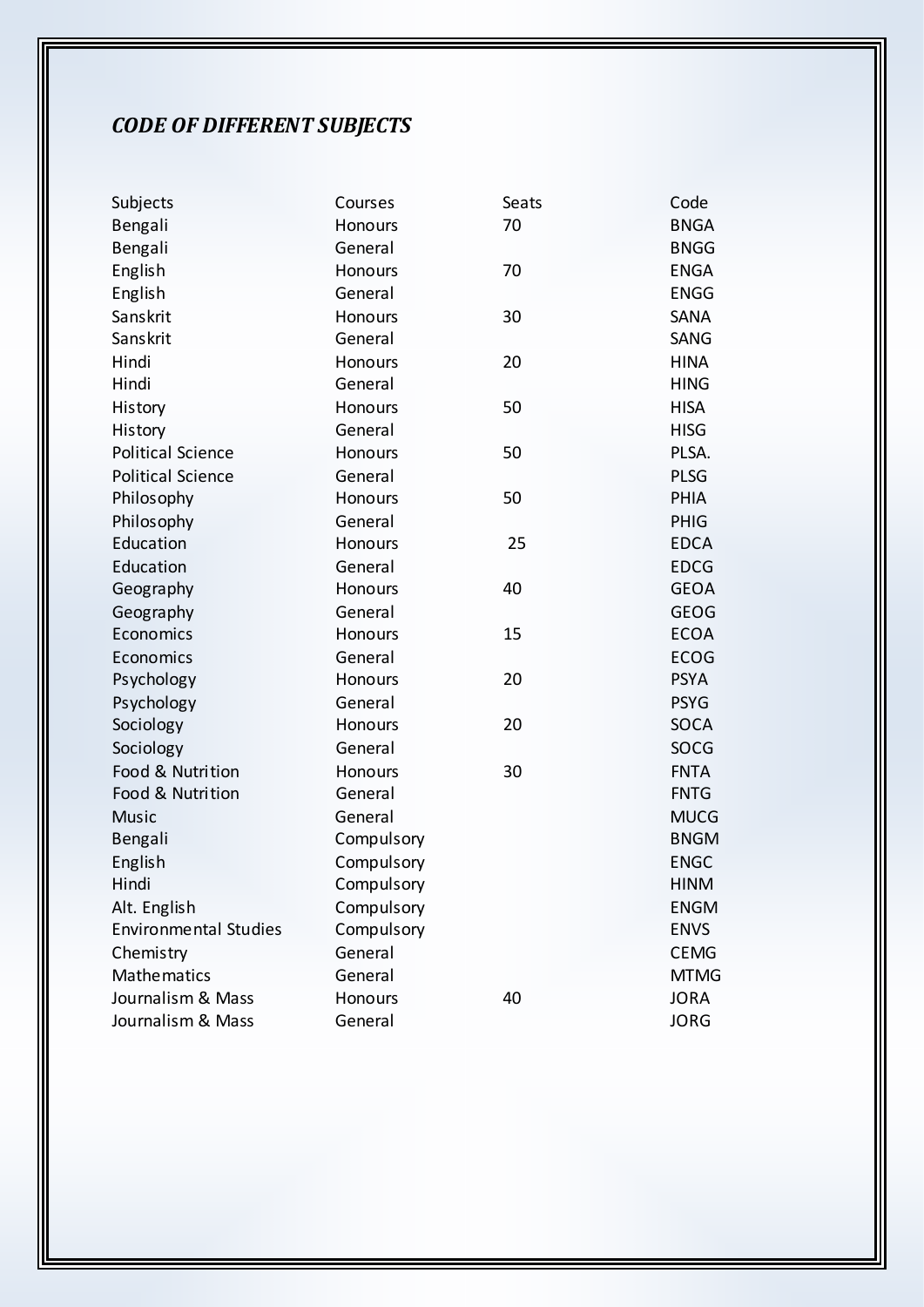### *COLLEGE FEES*

Details of Tuition & other Fees Monthly Tuition Fees : For BSc. (Hons.) Rs.110/-p.m. For B.A. (Hons.) Rs.751/-p.m. For B.Sc. (General) Rs.85/-p.m. For B.A. (General) Rs.50/-p.m. Practical Charges Rs.100/-p.m. (Geography, Psychology, Food & Nutrition, Chemistry, Music, Journalism & Mass Communication).

#### OTHER FEES PAYABLE AT THE TIME OF ADMISSION

| Heads                               | B.A.(Hons.) | B.Sc.(Hons.) | B.A.(Gen.) | B.Sc.(Gen.) |
|-------------------------------------|-------------|--------------|------------|-------------|
| <b>Admission Fees</b>               | 75          | 110          | 50         | 85          |
| <b>Session Fees</b>                 | 75          | 110          | 50         | 85          |
| <b>Tuition Fees</b>                 | 75          | 110          | 50         | 85          |
| College Exam. Fees                  | 150         | 150          | 150        | 150         |
| Development Fees                    | 50          | 50           | 50         | 50          |
| <b>Building Fees</b>                | 40          | 40           | 40         | 40          |
| <b>Students Union Fees</b>          | 50          | 50           | 50         | 50          |
| <b>Students Aid Fund</b>            | 50          | 50           | 50         | 50          |
| <b>Students Health Home</b>         | 5           | 5            | 5          | 5           |
| <b>College Magazine</b>             | 20          | 20           | 20         | 20          |
| Sports and Games                    | 30          | 30           | 30         | 30          |
| Social Charges                      | 60          | 60           | 60         | 60          |
| <b>College Maintainance Charges</b> | 200         | 200          | 200        | 200         |
| <b>Generator Charges</b>            | 100         | 100          | 100        | 100         |
| <b>Identity Card</b>                | 30          | 30           | 30         | 30          |
| University Regn. Fees & Form        | 110         | 110          | 110        | 110         |
| Incidental Academic Charges         | 480         | 480          | 480        | 480         |
| Saraswati Puja                      | 60          | 60           | 60         | 60          |
| Library Fees                        | 50          | 50           | 50         | 50          |
| <b>Electric Charges</b>             | 100         | 100          | 100        | 100         |
| Physical Fitness Prog.              | 60          | 60           | 60         | 60          |
| C.U. Sports Fees                    | 60          | 60           | 60         | 60          |
| <b>Community Welfare Service</b>    | 36          | 36           | 36         | 36          |
| Computer and Spoken                 |             |              |            |             |
| English                             | 100         | 100          | 100        | 100         |
| <b>Celebration Charges</b>          | 50          | 50           | 50         | 50          |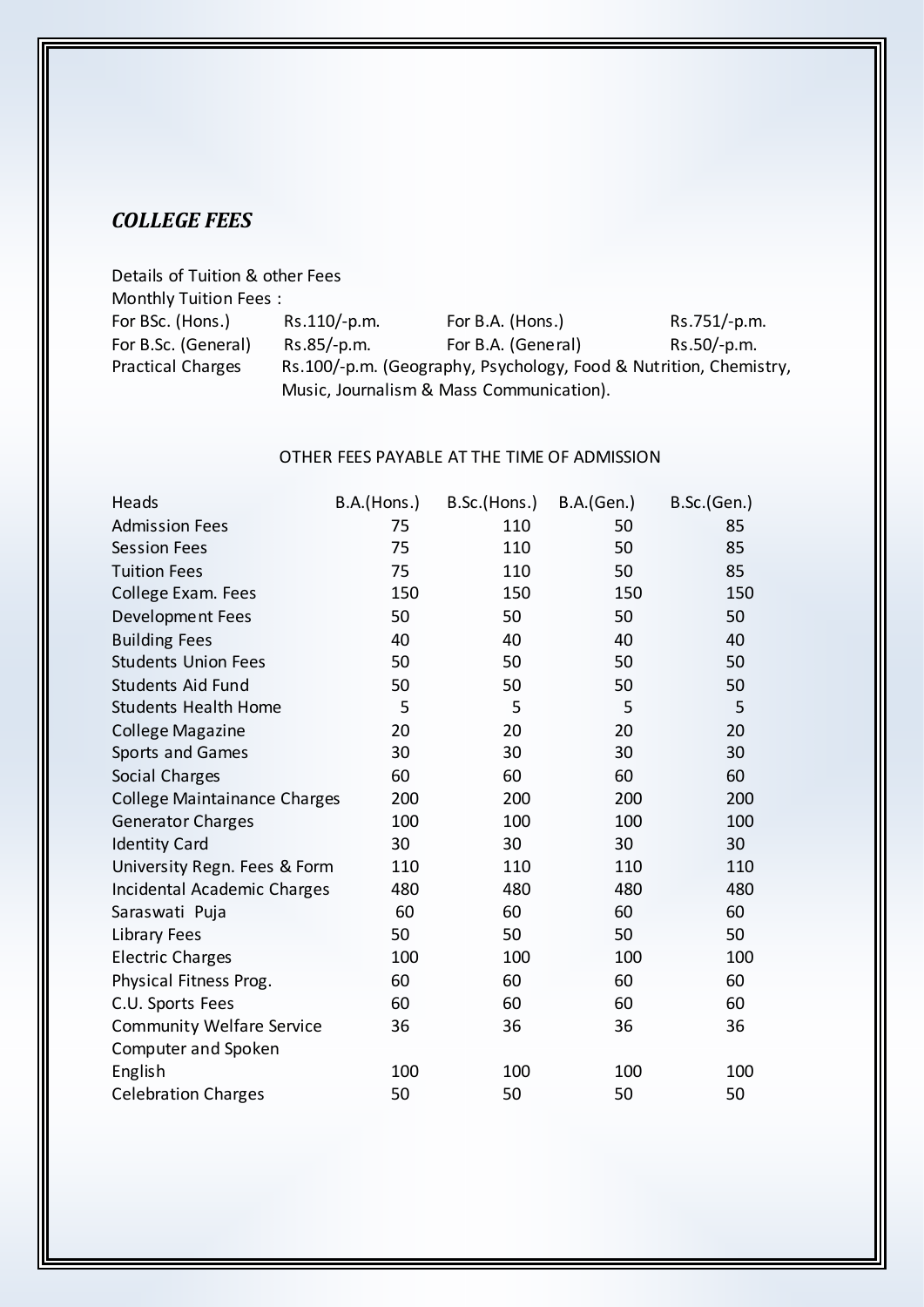| Geography Hons.                                                                     |               |
|-------------------------------------------------------------------------------------|---------------|
| (Laboratory Development Charges)                                                    | Rs. 8000/     |
| Food & Nutrition (Hons.) (Laboratory<br>Development Charges)                        | Rs. 6000/     |
| Psychology (Hons.) (Laboratory Development Charges)                                 | Rs. 4000/     |
| Journalism & Mass Communication (Hons.)<br>(Lab. Development Charges)               | Rs. 6000/     |
| Journalism & Mass Communication (Gen.)<br>(Lab. Development Charges)                | Rs. 1000/     |
| Chemistry (Gen) (Lab. Development Charges)                                          | Rs. 1000/     |
| Laboratory Development Charges for Geography,<br>Psychology, Food& Nutrition (Gen.) | Rs. 300/-p.a. |
| Department Dev. Charges For Sociology, Hindi & Music                                | Rs. 500/-p.a. |
| Transfer Certificate / Cancellation Charges Form                                    | Rs. 300/      |
| Prospectus                                                                          | Rs. 250/      |

# *TEACHING HOURS*

Contact teaching/class room teaching is held from 10A.M. to 5 P.M. from Monday to Friday with a 15 minutes recess from1.00P.M.to1.15 P.M. On Saturdays the classes are held from10A.M. to 2:00 P.M.

College gate will be closed upto 3.30 p.m. from Monday to Friday and no student will be allowed to go outside except in case of emergency.

# *LIBRARY*

- 1. The college has a well-equipped library containing more than 26,500 books, lots of journals and periodicals on various subjects.
- 2. Students must maintain strict silence in the library.
- 3. Borrowers are responsible for the books issued to them and they are strictly forbidden to lend them to other person. Defacing of books by scribbling or by marking them in any way is forbidden and is punishable by fine. If any volume is damaged or lost by the borrower it will have to be replaced at the borrower's expense.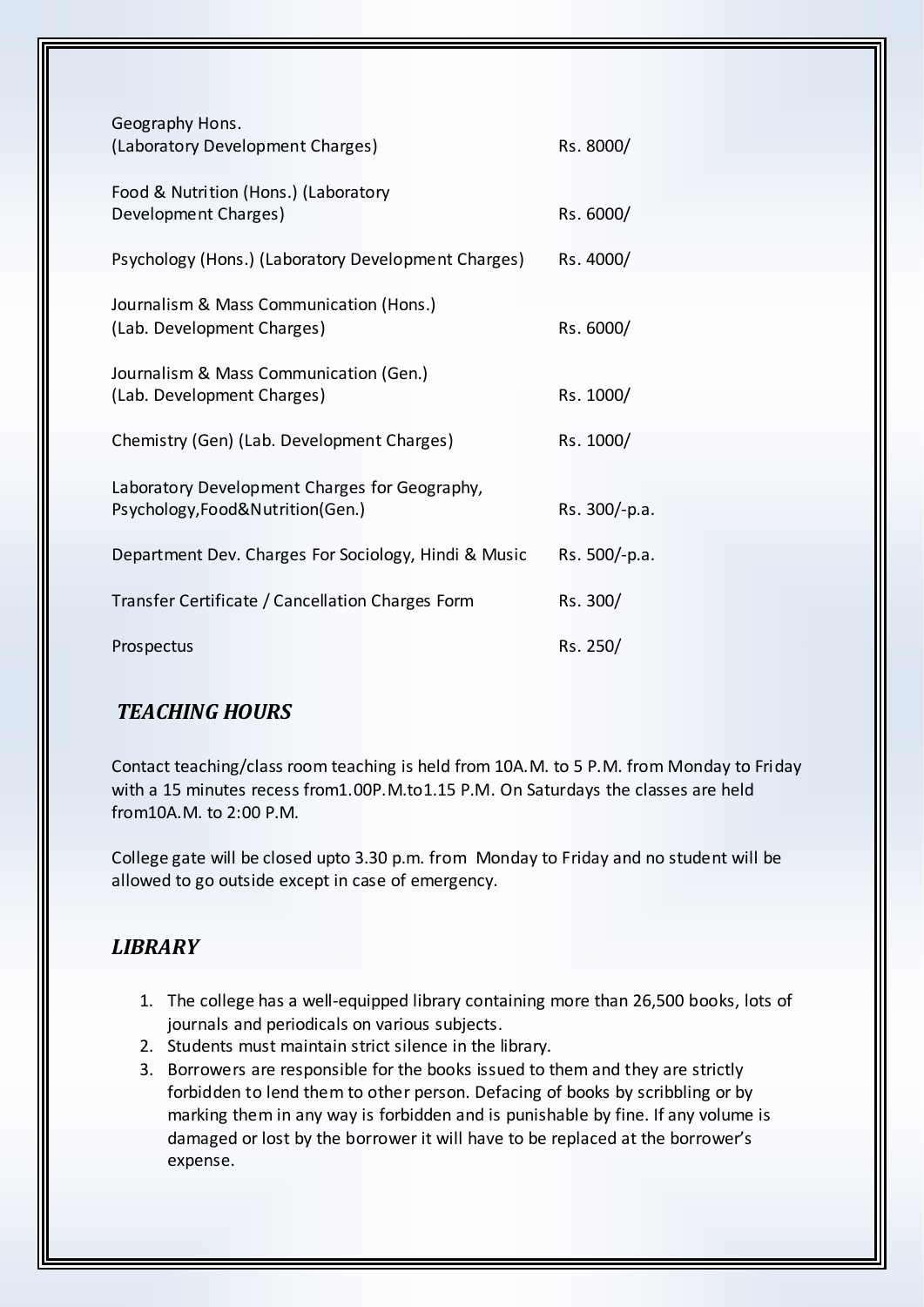4. By depositing the Lending Card a student becomes entitled to borrow one book at a time, which can be retained up to a fortnight. If a book is retained beyond a fortnight, a fine is imposed at the rate of Re. 1 per day.

### *FEATURES IN FOCUS*

- 1. Music is taught as a subject offered in the General Course. Students from other colleges opting for Music as an elective subject are allowed to attend classes here with permission of the University of Calcutta.This is the only college in North Kolkata offering this facility.
- 2. Seminars and symposia are held in the College on regular basis where students take active part. Eminent personalities are also invited occasionally to speak on various topics which generate enthusiasm among all.
- 3. There is a Grievance Redressal Cell operating in the college, where all members of the college family feel free in dropping their complaints or suggestions in the grievance box, either keeping their anonymity or not.
- 4. There are a number of Clubs in the college performing different activities. These are Nature Club (Mrittika),Sports Club (Krirangan), Dance Club (Payel), Music Club (Ragini), Drama Club (Rangamancha), Debate Club (Jouktik), Handicrafts Club (Srishti), Literary Club (Bhabna). Students must join these clubs to enrich themselves in co-curricular activities.
- 5. Placement Cell :

The college has a placement cell for the placement of final year students in different organisations, A data bank has been created by collecting bio-data from the outgoing third year students.Career counselling is a regular feature of the college in collaboration with a reputed HRD professionals. In last few years some of the students have been successfully placed in different MNC and NGOs & Educational Institutes etc.

- 6. Arrangement is made with the United Bank of India, Baghbazar Branch, which is adjacent to the college, to collect the monthly tuition and other fees from the students.
- 7. A cheap store and Xerox-lamination-binding counter have been set up in the college campus for the benefit of the students and staff.
- 8. The College being the study centre of Vidyasagar University, NSOU and IGNOU extend opportunities to the students to pursue post graduate progs, in M.A., M.Com, M.Sc. in various disciplines under Directorate of Distance Education / Open University Curriculum.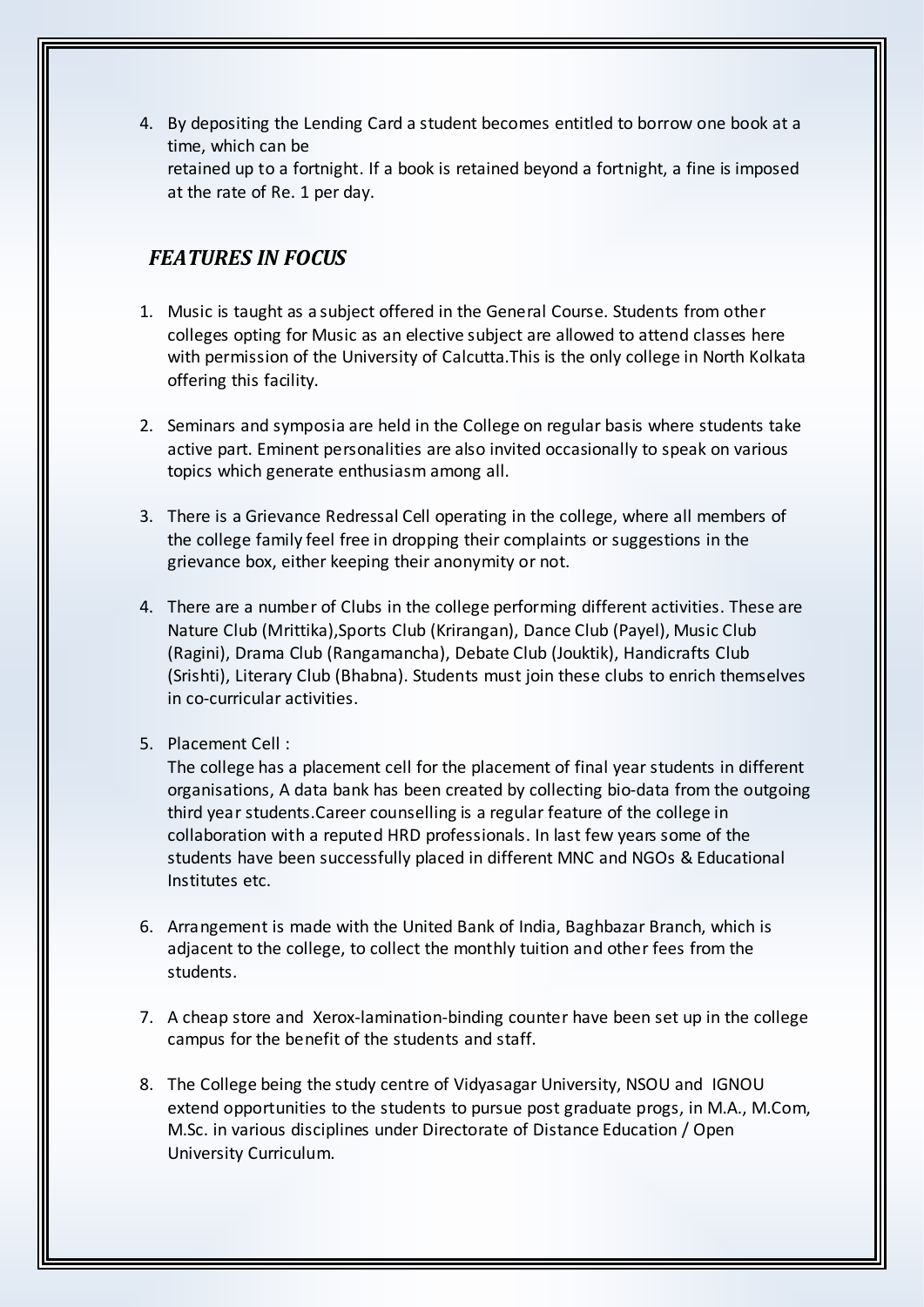### *JOB ORIENTED COURSES*

College runs Basic Computer Courses for all students of the 1st year classes at very concessional rate of fees.2nd year and 3rd year students also avail a Basic Computer Brush up programme and Internet Facilities at nominal charges.

Students have also the opportunity to acquire government approved training through various courses at the Computer Centre in the college. Students have the added advantage of availing special rebates in the course fees.

Human Rights Foundation Course in association with University of Calcutta has been successfully conducted by the college. This course will help the students in getting placements in various NGOs acting on social and paralegal issues.

A Career Oriented Course on Applied Psychology in collaboration with Indian Instute of Psychometry has been conducted by the college which also will be helpful to the students for their placements in different organisations.

# *POST GRADUATE COURSES*

Regular Post Graduate Course in Bengali under the affiliation of C.U. has been introduced on August, 2013.This course is running successfully. The introduction of P.G. courses in some other lab-based subjects like Psychology, Food & Nutrition, Journalism & Mass Communication and Geography including English also have been proposed keeping in mind the academic interest as well as career prospects of the students.

# *SOCIAL SERVICE*

College extends its welfare activities in collaboration with Srijan (A Regd. NGO) for underprivileged children and their mothers residing in the neighbourhood slums. It offers opportunities to willing college students to participate in social welfare activities.

### *NSS*

The college has started a National Service Scheme (NSS) Unit in which the students of the college have successfully participated as volunteers in numerous social activities like survey of slum areas, setting up of medical centres, sanitation drives, adult education programmes for the weaker sections of the community, organising campaigns for eradication of social evils. The scheme will help the students to develop a sense of social and civic responsibility. They will also be awarded certificates of honour which will brighten their future prospects.

# *LEGAL AID CLINIC*

College runs a Legal Aid Clinic cum Counselling Centre on every Tuesday, Thursday & Saturday on the approval of the West Bengal State Legal Services Authority.

### *STUDENT'S WELFARE*

The College organises regular health check-ups and medical camps for all the students of the college. The College covers its students under the Student Safety Insurance Policy Scheme introduced by the New India Assurance Company Limited.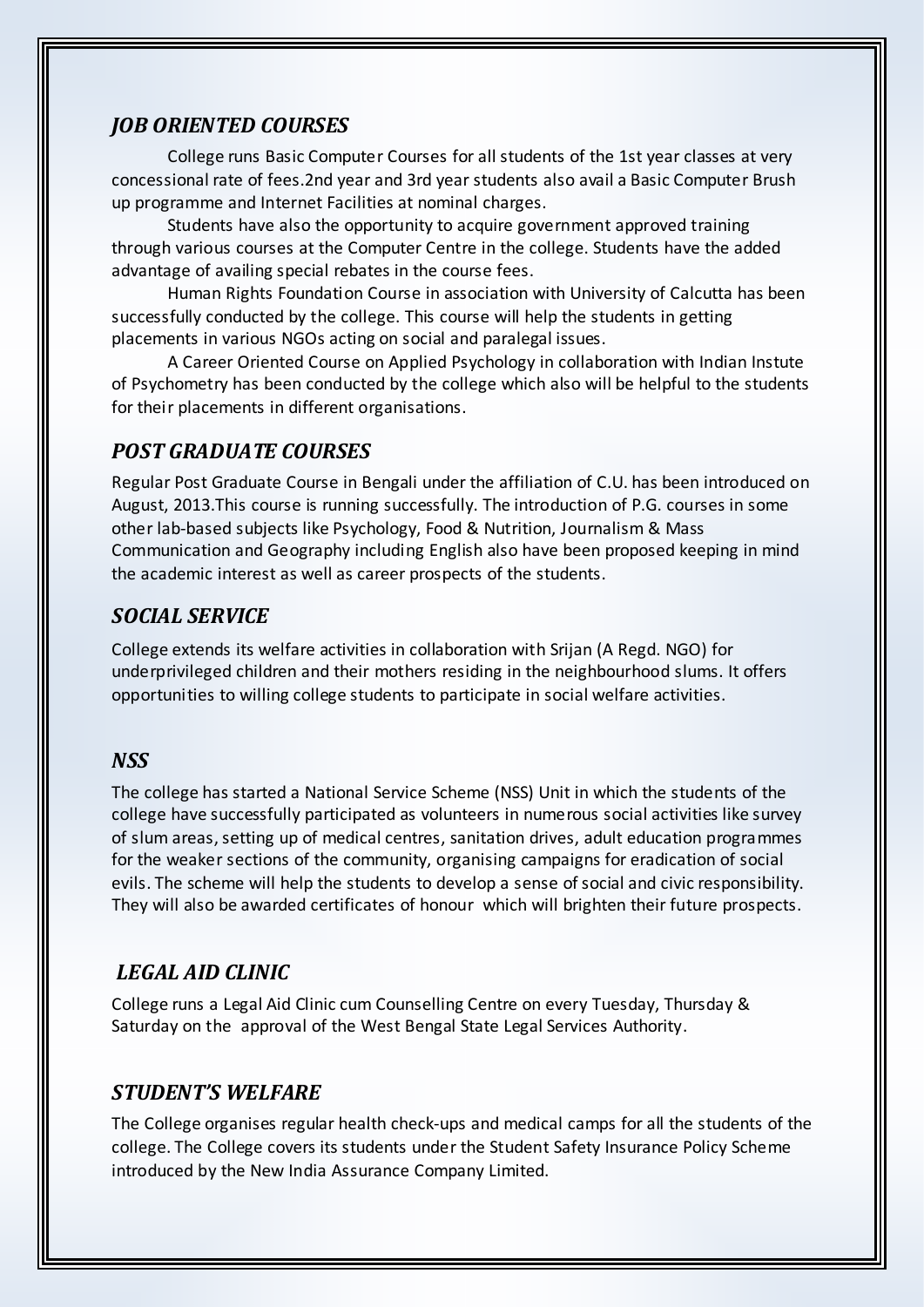# *STUDENT'S HEALTH HOME*

All students automatically become members of the Students Health Home, Moulali. Students are advised to visit the Home in case of illness, with the College Fee Book.

# *STUDENT'S AID FUND*

Needy but meritorious students are provided with financial assistance from this fund. Arrangement of Transport Concession is provided bythe college for the benefit of the students.

# *STUDENT'S UNION*

All Students are the members of the student's union. The union organises all cultural and co-curricular programmes of the college.

### *ALUMNI ASSOCIATION*

Women's College, Calcutta Alumni Association was formed in 2003, and the reunion 'CHIRANTANI' was first held in 2004. The Association organises Re-union from time to time. It has, as its avowed purpose, the bringing together of former students and collegues into a vibrant interactive relationship. It also aspires to provide aid, financial or medical, to former as well as present students.

#### **WOMEN'S COLLEGE, CALCUTTA Study Centre for Distance Education VIDYASAGAR UNIVERSITY**

Women's College, Calcutta is a recognized Study Centre of Vidyasagar University, Directorate of Distance Education. Students from this college and other colleges have enrolled in post graduate classes of different departments. In-house and external teachers take classes regularly under Personal Contact Programmes (PCP).

Students may take admission to the following Courses in this Study Centre:

SI. Name of the Course **Duration** 

1. M.A. in Bengali, English, Sanskrit, History, Pol. Sc. 2 Years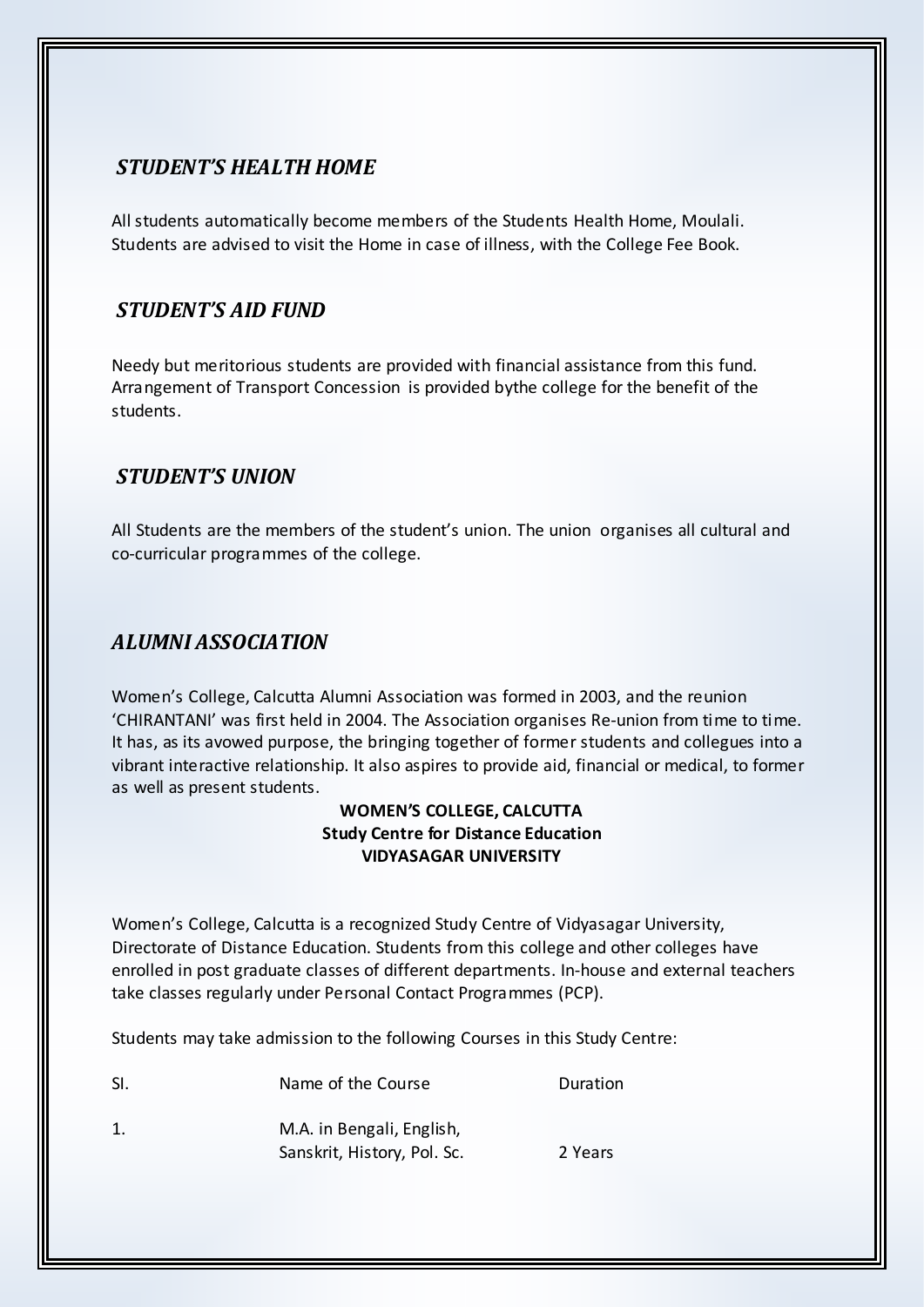| 2. | M. A. / M. Sc. in Geography  |         |
|----|------------------------------|---------|
|    | Food & Nutrition and         |         |
|    | <b>Environmental Science</b> | 2 Years |
| 3. | M. Com.                      | 2 Years |
|    |                              |         |
|    | M.Sc in Nutrition (DCNM)     | 2 Years |

#### **ADMISSION ELIGIBILITY**

The eligibility criteria for admission to the various Distance Learning Courses of the Directorate of Distance Education –

| SI. No. | Courses                                                              | Eligibility                                                                                                                                                                                                                                                                                                |
|---------|----------------------------------------------------------------------|------------------------------------------------------------------------------------------------------------------------------------------------------------------------------------------------------------------------------------------------------------------------------------------------------------|
|         | M.Com. / M.A. in Bengali, English,<br>History, Pol. Sc. and Sanskrit | Hons. /Spl. Hons. /Three-year General<br>Graduate/Three-year Pass Graduate<br>with minimum 300 marks in the subject<br>concerned/One-year Bridge Course in<br>relevant subject /M. A. in a subject<br>(other than professional subjects) is<br>eligible for admission into M. A. in any<br>other subjects. |
|         | M.A./ M.Sc. in Geography                                             | Hons. /Spl. Hons. / Major in relevant<br>Subject.                                                                                                                                                                                                                                                          |

#### **STUDY MATERIAL**

- 1. Students will be provided with study materials in full or in part in the form of modules, prepared paper-wise on the topics of prescribed syllabus of the course. Modules will be delivered to the students at intervals by hand at the time of admission or during Personal Contact Programme (PCP).
- 2. Modules are independent of each other and self-contained. They may be sent in any order, not necessarily serially. Student should study each of the modules as soon as she receives the same and makes good use of the reading list given at the end of each lesson.

#### **PERSONAL CONTACT PROGRAMME (PCP)**

PCPs will be organized to provide the students an opportunity of interaction with leading experts in the subject who will give counselling and advice rather than classroom lectures. The PCP in theoretical papers will be organised in one or two phases for a duration of 10 days (for one phase) or 5 days each for two phases. On each day of PCP there will be 4 classes, each consisting of one and half hour and each counsellor will normally take a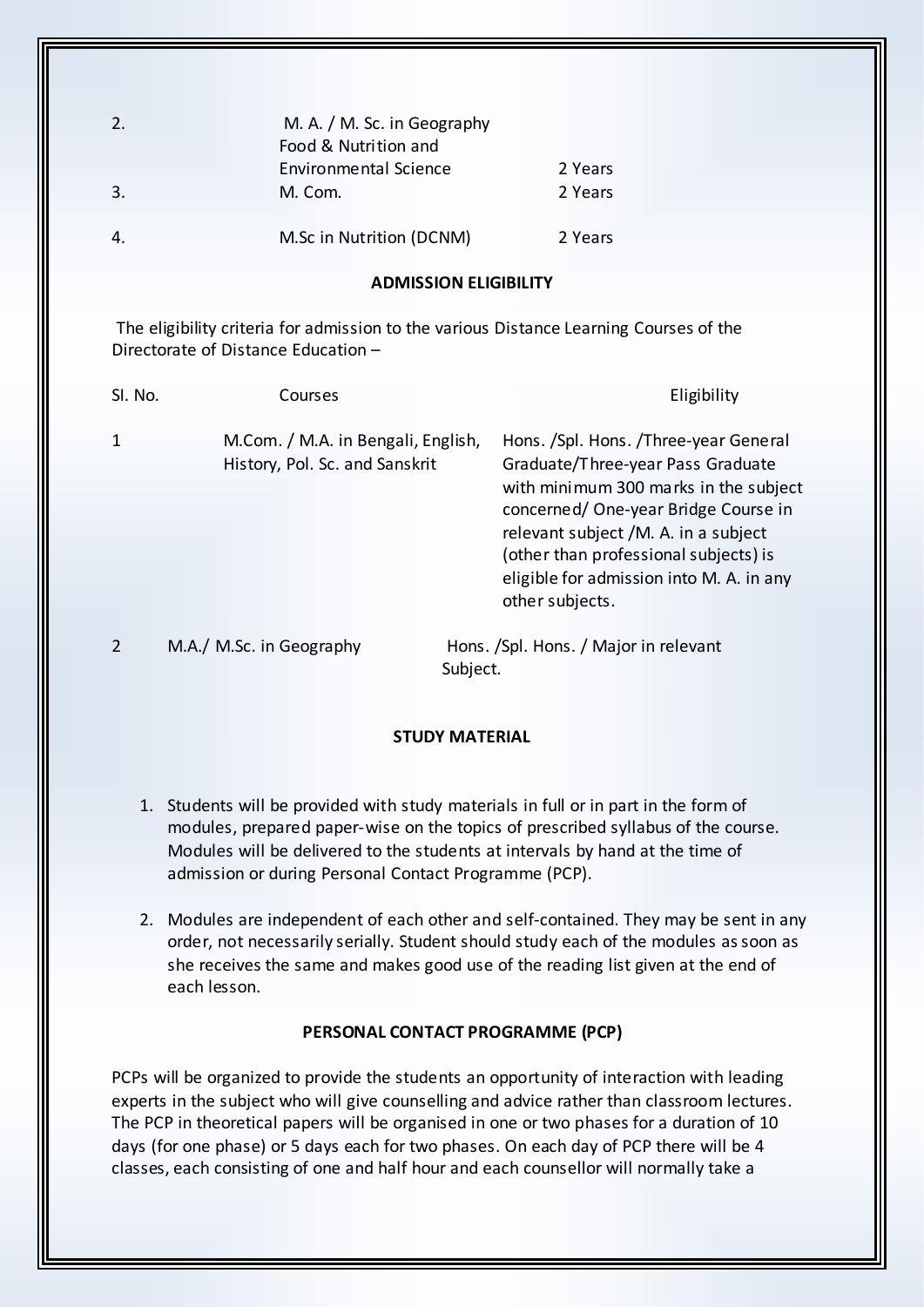maximum number of two classes on each day. PCP will normally be held in Winter Recess and Summer Recess or on the dates to be notified by the DDE and Study Centres. Attendance at PCP is compulsory. Each student will be expected to attend 60% of the PCP. Exemption may be sought on medical grounds alone supported by a valid certificate submitted before the end of the programmes.

#### **PERSONAL CONTACT PROGRAMME (PCP) FOR PRACTICAL PAPERS**

PCP for Practical papers will be conducted in DDE Laboratories, Postgraduate Science Laboratories of the University or the Laboratories identified by the Directorate for this purpose. Programme will be conducted continuously during Winter Recess / Summer Recess or on a staggered basis during the notified dates depending upon the availability of venues and laboratory facilities, A batch of Students with a minimum strength of 30 will get 45 hours for a practical classes of 100 marks. Practical Classes will be held in one or two phases with a duration of 6 hours per day for 15 days (one phase) for two papers (each of 100 marks), for 12 days for two papers, each of 75 marks and 10 days for two papers, each of 50 marks. Each student will be required to attend normally a minimum of 75% of Practical Classes. Detailed schedule will be intimated to the students in due time.

#### **MEDIUM OF INSTRUCTIONS**

- 1. M. A. / M. Com. : Modules will be available in Bengali alone for Bengali, History and Political Science with Rural -Administration and English alone for Commerce with Firm Management and English.
- 2. M. Sc. Course: Modules will be in English only.

The Personal Contact Programmer (PCP) may be conducted in either language as decided upon by the counselors.

### **Netaji Subhas Open University Women's College, Calcutta-Study Centre For Distance Education CENTRE CODE-(I-07)**

Women's College, Calcutta is one of the Study Centre of Netaji Subhas Open University. The Students from this college and other colleges get opportunity to study here in Post Graduate level and to acquire Master Degree in Different Subjects. There are some Diploma and Certificate courses also, by which the students may choose their career. BDP (Bachelor Degree Programme) for Arts students and Geography in Science, are also offered from this study centre. Students may take admission to the following courses: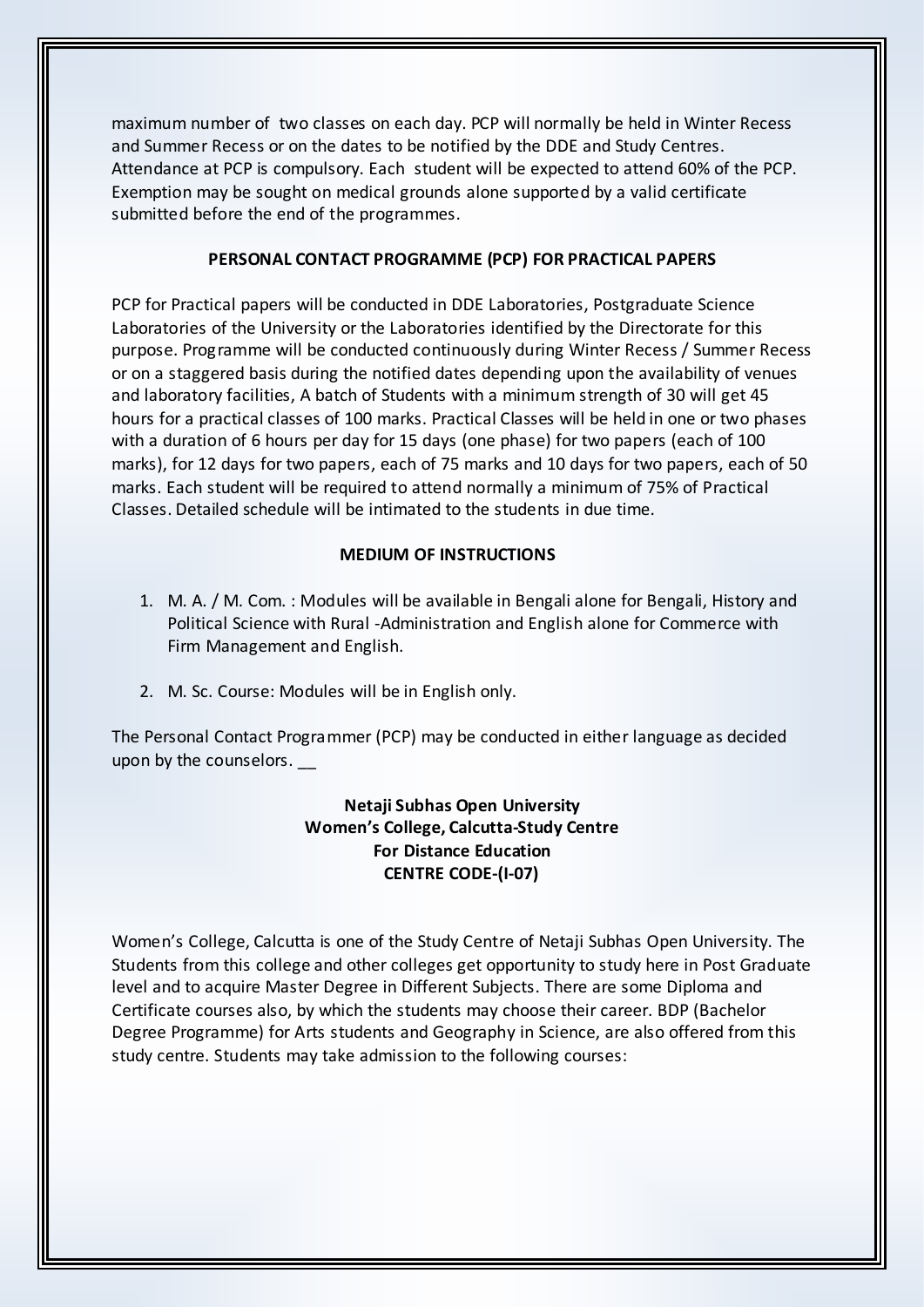# **BDP ( Bachelors Degree Programme )**

| Subjects           | Eligibility Criteria                                                                                                     |
|--------------------|--------------------------------------------------------------------------------------------------------------------------|
| EBG, EHI, EPS, ESO | Passed 10+2 Examination or equivalent Or<br>Passed BPP with PSS                                                          |
| <b>EEG</b>         | Passed 10+2 Examination or equivalent with<br>40% marks in English Or Passed BPP with PSS<br>with 50% marks in aggregate |
| <b>EGR</b>         | Passed 10+2 Examination or equivalent with<br>50% marks in Geography.                                                    |

### **FOR DETAILS PLEASE VISIT :www.nsou.ac.in**

# *GOVERNING BODY*

| President                                                     | Sri Madan Mitra, Hon'ble Minister-in-charge, Dept. of Transport and<br>Sports, Govt. Of WB                                       |
|---------------------------------------------------------------|----------------------------------------------------------------------------------------------------------------------------------|
| Secretary                                                     | Dr. (Smt) Mahua Das, Principal, Women's College, Calcutta and<br>Secretary Governing Body (Ex-officio) Women's College, Calcutta |
| Nominees of the<br>Director of Public<br>Administration       | Dr. Shashi Panja, (Hon'ble Minister of State for Women & Child<br><b>Welfare Department)</b><br>Smt. Jayasri Biswas              |
| Nominees of<br>University<br>Instruction, W.B.<br>of Calcutta | Prof. Subhra Chakraborty,<br>Dr. Sanjukta Guha                                                                                   |
| <b>Local Councillor</b>                                       | Sri Bapi Ghosh                                                                                                                   |
| Representatives<br>from the teaching<br>staff                 | Dr. Manasi Sen Gupta,<br>Dr. Madhumita Das,<br>Dr. Dipti Chakrabarti,<br>Dr. Saumen Das                                          |
| Representatives<br>from the<br>non-teaching staff             | Sri Shyamal Ranjan Bhattacharya,<br>Sri Himangshu Chakraborty                                                                    |
| Students'<br>Representative                                   | <b>General Secretary Students' Union</b>                                                                                         |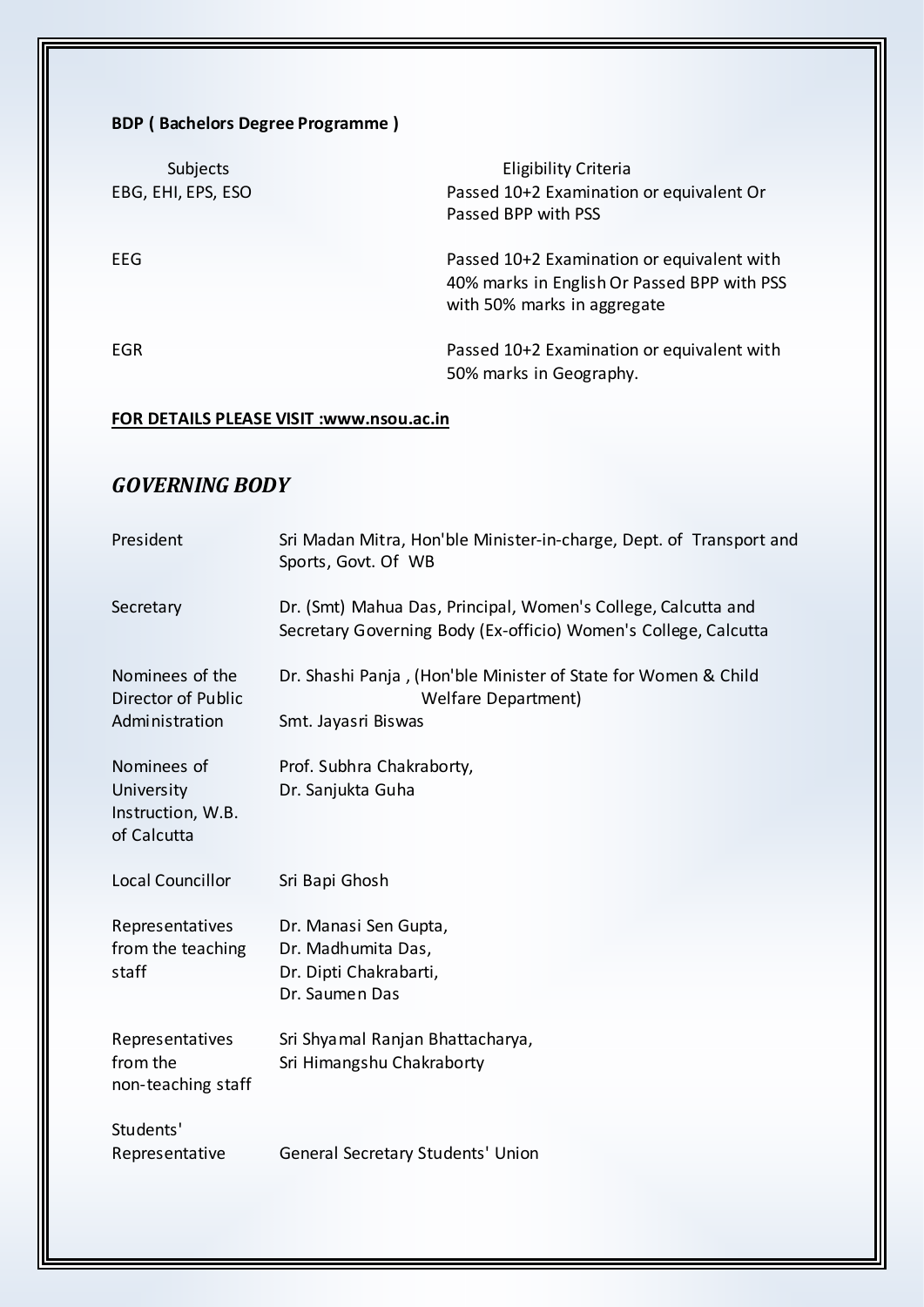#### **WOMEN'S COLLEGE,CALCUTTA**

#### **STAFF MEMBERS OF THE COLLEGE**

#### **Principal : Dr (Smt.) Mahua Das -M.A, M.Phil, Ph.D**

#### **TEACHING STAFF**

### **Department of Bengali**

| 1. Dr. (Smt.) Manasi Sen Gupta  | M.A., M.Phil, Ph.D. | Associate Professor        |
|---------------------------------|---------------------|----------------------------|
| 2. Dr. (Smt.) Dipti Chakrabarti | M.A., Ph.D          | Associate Professor        |
| 3. Dr. Saumen Das               | M.A., Ph.D          | Associate Professor        |
| 4. Dr. Avijit Banerjee          | M.A., M.Phil, Ph.D  | <b>Assistant Professor</b> |
| 5. Visiting Faculty             |                     |                            |

### **Department of English**

| 1. Smt. Subhra Bandyopadhyay | M.A., M.Phil | Associate Professor        |
|------------------------------|--------------|----------------------------|
| 2. Smt. Debamitra Kar        | M.A., M.Phil | <b>Assistant Professor</b> |
| 3. Smt. Sudipta Gupta        | M.A.         | <b>Assistant Professor</b> |
| 4. Visiting Faculty          |              |                            |

#### **Department of Sanskrit**

| 1. Dr. (Smt.) Mala Kumari Gupta | M.A. Ph.D    | <b>Assistant Professor</b> |
|---------------------------------|--------------|----------------------------|
| 2. Smt. Rituparna Saha          | M.A., M.Phil | <b>Assistant Professor</b> |
| 3. Visiting Faculty             |              |                            |

4. Visiting Faculty

### **Department of Philosophy**

| 1. Smt. Swati Sen Gupta    | M.A., B.Ed   | Associate Professor        |
|----------------------------|--------------|----------------------------|
| 2. Smt. Satakshi Sinha Roy | M.A.         | <b>Assistant Professor</b> |
| 3. Smt. Baishakhi Das Saha | M.A., M.Phil | <b>Assistant Professor</b> |
| 4. Smt. Tanusree Das       | M.A., M.Phil | <b>Assistant Professor</b> |

### **Department of History**

| 1. Smt. Narayani Banerjee      | M.A.               | Associate Professor        |
|--------------------------------|--------------------|----------------------------|
| 2. Dr. (Smt.) Madhumita Das    | M.A. , Ph.D        | Associate Professor        |
| 3. Smt. Susmita Mitra          | M.A., M.Phil       | Associate Professor        |
| 4. Smt. Sanjukta Sardar Naskar | M.A., M.Phil, B.Ed | <b>Assistant Professor</b> |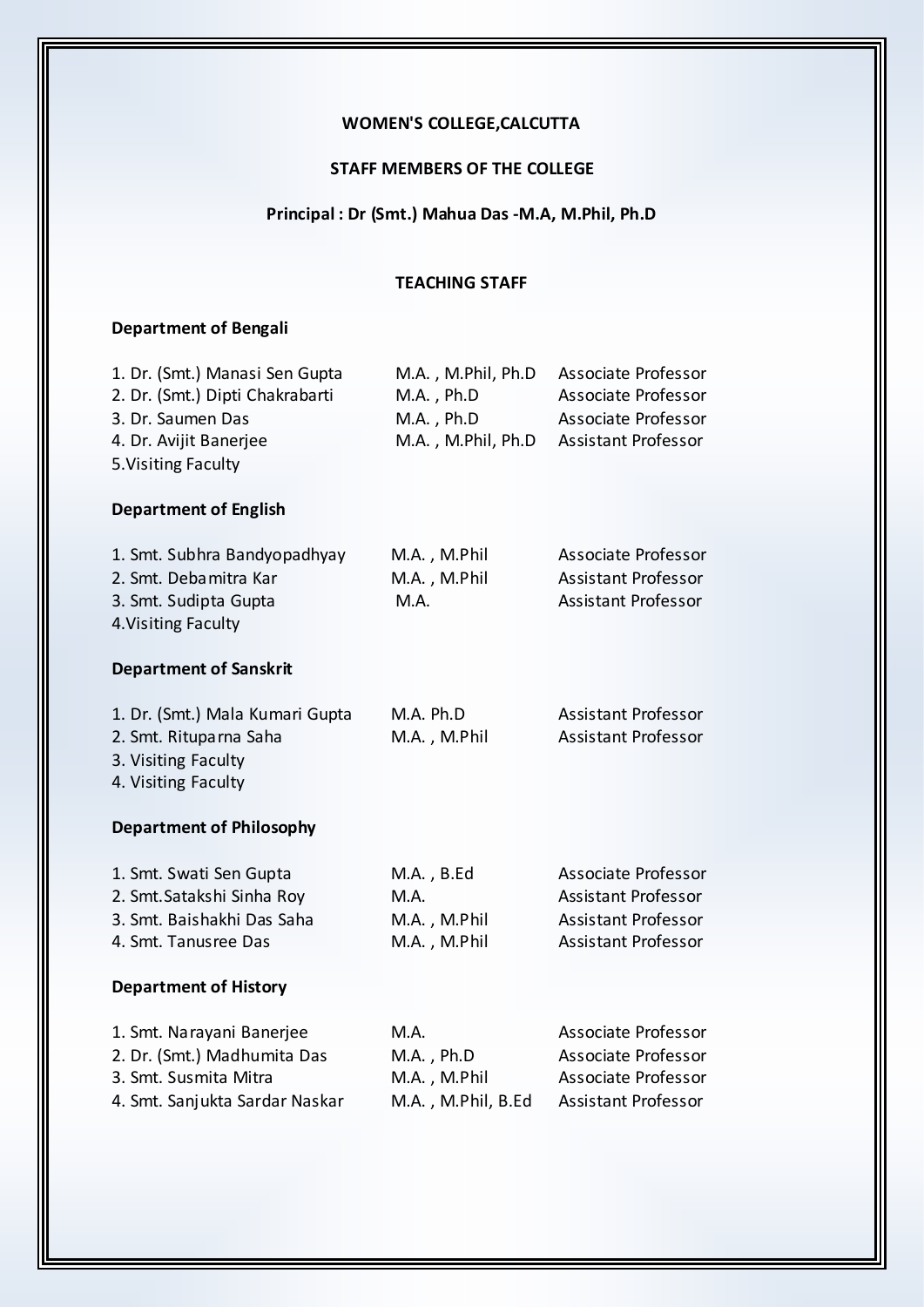### **Department of Political Science**

| 1. Dr. (Smt.) Mahua Das<br>2. Smt. Kakali Munshi<br>3. Smt. Ubhoybharati Acharya (Mukherjee)<br>4. Smt. Rakhi Banik<br>5. Smt. Archita Seal | M.A., M.Phil, Ph.D<br>M.A., M.Phil<br>M.A., M.Phil<br>M.A., M.Phil<br>M.A., M.Phil, B.Ed | Principal<br>Associate Professor<br>Assistant Professor<br>Assistant Professor<br>Part-Time Teacher |
|---------------------------------------------------------------------------------------------------------------------------------------------|------------------------------------------------------------------------------------------|-----------------------------------------------------------------------------------------------------|
| <b>Department of Economics</b>                                                                                                              |                                                                                          |                                                                                                     |
| 1. Dr. (Smt.) Indrani Sen<br>2. Smt. Sanghita Bhattacharjee                                                                                 | M.A., Ph.D<br>M.A., M.Phil, B.Ed                                                         | Associate Professor<br><b>Assistant Professor</b>                                                   |
| <b>Department of Music</b>                                                                                                                  |                                                                                          |                                                                                                     |
| 1. Smt. Silpi Aditya Basu<br>2. Visiting Faculty<br>3. Visiting Faculty                                                                     | M.A.                                                                                     | Part - Time Teacher                                                                                 |
| <b>Department of Education</b>                                                                                                              |                                                                                          |                                                                                                     |
| 1. Smt. Rituparna Gangopadhyay<br>2. Smt. Jhumpa Biswas<br>3. Visiting Faculty<br>4. Visiting Faculty                                       | M.A., B.Ed<br>M.A.                                                                       | <b>Assistant Professor</b><br><b>Assistant Professor</b>                                            |
| <b>Department of Geography</b>                                                                                                              |                                                                                          |                                                                                                     |
| 1. Smt. Baishakhi Dutta                                                                                                                     | M.Sc                                                                                     | Contractual Whole-Time<br>Teacher                                                                   |
| 2. Sri Arnab Ghosh<br>3. Visiting Faculty<br>4. Visiting Faculty<br>5. Visiting Faculty<br>6. Visiting Faculty                              | M.Sc                                                                                     | Part - Time Teacher                                                                                 |
| <b>Department of Hindi</b>                                                                                                                  |                                                                                          |                                                                                                     |
| 1. Visiting Faculty<br>2. Visiting Faculty<br>3. Visiting Faculty                                                                           |                                                                                          |                                                                                                     |
| <b>Department of Psychology</b>                                                                                                             |                                                                                          |                                                                                                     |
| 1. Dr. (Smt.) Monimala Mukherjee                                                                                                            | M.Sc., Ph.D                                                                              | Contractual Whole-Time                                                                              |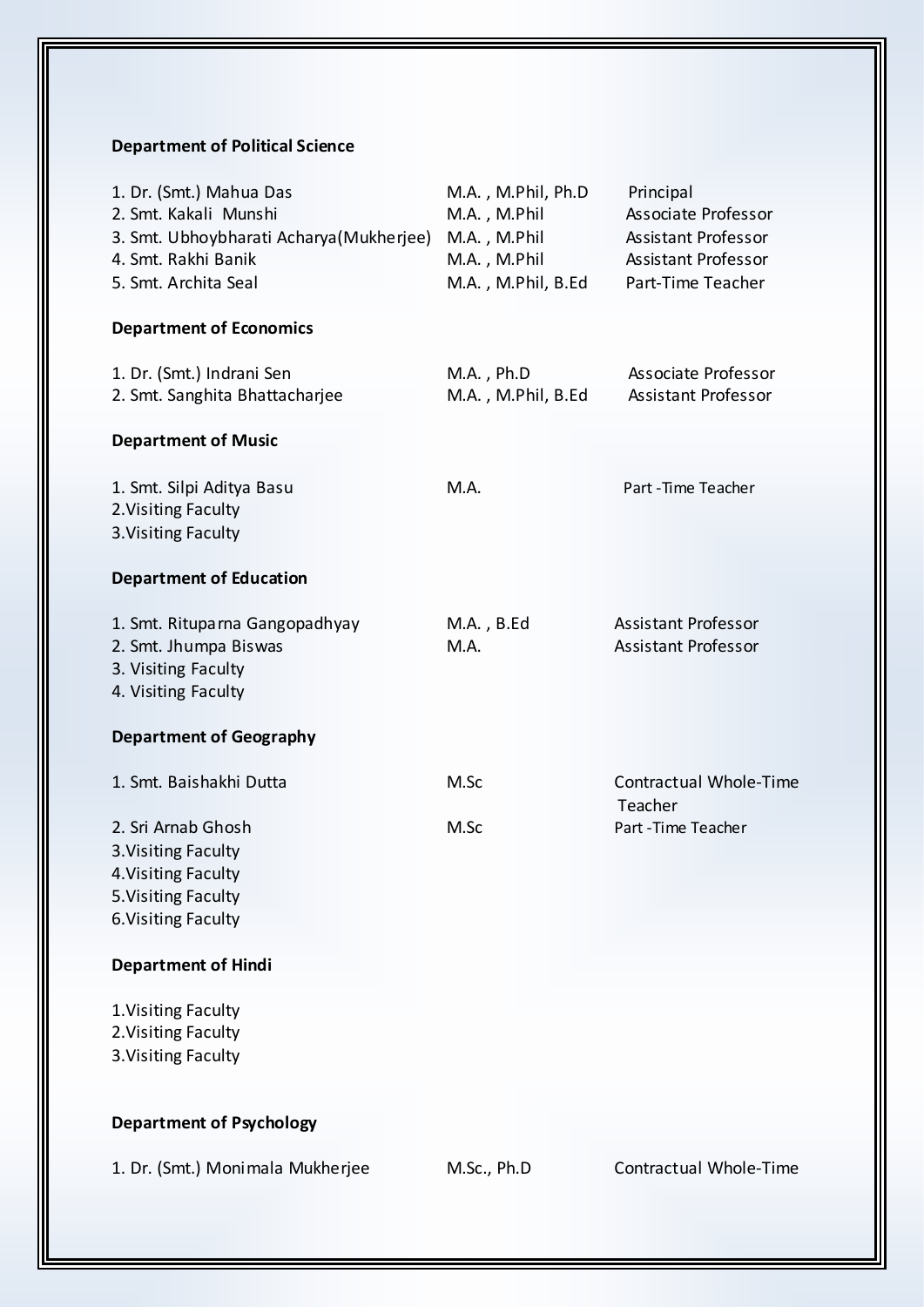| 2. Dr. (Smt.) Sayantani Bhyattacharya                                                    | M.Sc., Ph.D      | Teacher<br>Contractual Whole-Time<br>Teacher |
|------------------------------------------------------------------------------------------|------------------|----------------------------------------------|
| 3. Smt. Shaonli Sanyal<br>4. Visiting Faculty                                            | M.Sc             | Part - Time Teacher                          |
| <b>Department of Sociology</b>                                                           |                  |                                              |
| 1. Smt. Punyarupa Bhadury                                                                | M.A.             | Contractual Whole-Time<br>Teacher            |
| 2. Visiting Faculty<br>3. Visiting Faculty<br>4. Visiting Faculty                        |                  |                                              |
| <b>Department of Food &amp; Nutrition</b>                                                |                  |                                              |
| 1.Smt.Arpita Srimani                                                                     | M.Sc             | Contractual Whole-Time<br>Teacher            |
| 2.Dr (Smt.) Debarati Mukherjee                                                           | M.Sc, Ph.D       | Contractual Whole-Time<br>Teacher            |
| 3. Visiting Faculty<br>4. Visiting Faculty<br>5. Visiting Faculty                        |                  |                                              |
| <b>Department of Chemistry</b>                                                           |                  |                                              |
| 1. Dr (Smt.) Sukla Ghosh<br>2. Visiting Faculty                                          | M.Sc., Ph.D      | <b>Assistant Professor</b>                   |
| Department of Journalism & Mass Communication                                            |                  |                                              |
| 1. Smt. Rashmi Roy Mukherjee                                                             | M.A.             | Contractual Whole-Time<br>Teacher            |
| 2. Visiting Faculty<br>3. Visiting Faculty<br>4. Visiting Faculty<br>5. Visiting Faculty |                  |                                              |
| <b>Department of Environmental Studies</b>                                               |                  |                                              |
| 1. Visiting Faculty<br>2. Visiting Faculty                                               |                  |                                              |
| Librarian                                                                                |                  |                                              |
| 1. Smt. Lopamudra Dey (Dutta)                                                            | M.A., MLIS, B.Ed |                                              |
|                                                                                          |                  |                                              |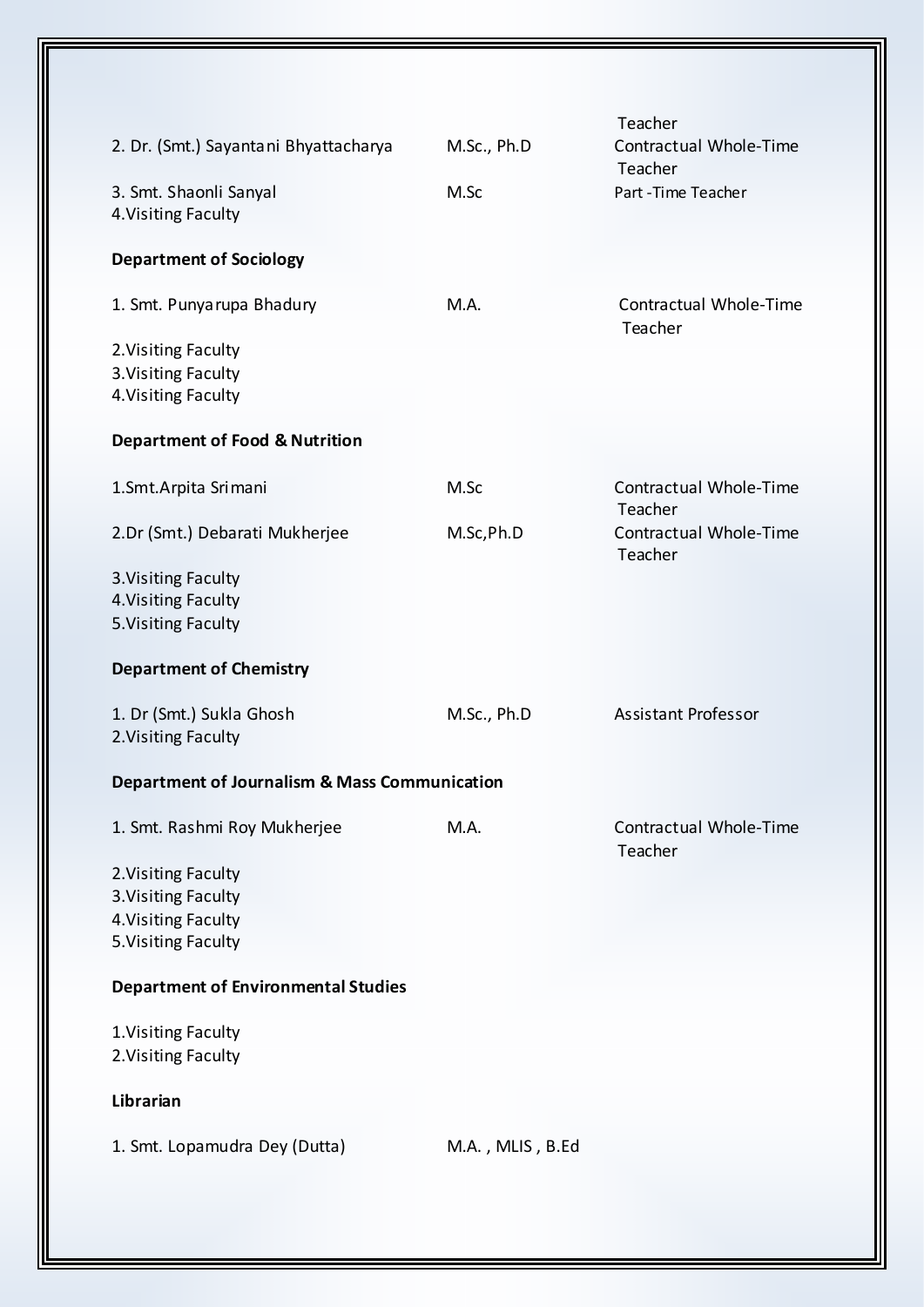#### **OFFICE AND LIBRARY STAFF**

Sri Shyamal Ranjan Bhattacharya Head Clark Sri Himangshu Chakraborty **Accountant** Sri Sajal Das Cashier Sri Asim Ghosh Clerk Vacant Typist Cum Clerk Sri Ajoy Kumar Dey **Library Clerk** Vacant Literate Bearer Smt. Lakshmi Basak **Literate Bearer** Vacant Bearer Sri Pradip Kumar Sarkar Pump / Generator Operator Sri Bhuneswar Rabidas Sweeper Sri Harilal Mahato **Durwan** Sri Mangal Das Guard Vacant Guard

#### **CASUAL STAFF**

Sri Alok Mishra Guard & Laboratory Attendant

#### *COLLEGE RULES*

- 1. Students are required to maintain regular attendance as per Calcutta University regulations:
	- a) Attendance of 75% and above for collegiate students.
	- b) Attendance of 60% and above but less than 75% for non-collegiate students (with fine). Attendance below 60% is not eligible to be sent up or promoted. Severe action will be taken against candidates having very poor percentage.
- 2. Students should not be absent for more than 10 days without valid reasons.
- 3. Appearing for Mid-term tests and College tests is mandatory for all students of  $1<sup>st</sup>$ ,  $2^{nd}$  &  $3^{rd}$  year as per C.U. Regulation. Candidates not appearing in either of the above exams will not be sent up for finals even on submission of medical certificates.
- 4. Students must secure at least 35% marks in Hons. & 30% marks in general subjects in the Mid-term & college tests, otherwise they will not be sent up for the final examinations of 1+1+1 system.
- 5. Students failing in three or more subjects will not be allowed to appear in the final university exams.
- 6. Students must carry Identity Cards during college hours inside the college. A student must produce Identity Card as and when demanded. It should be carefully reserved.